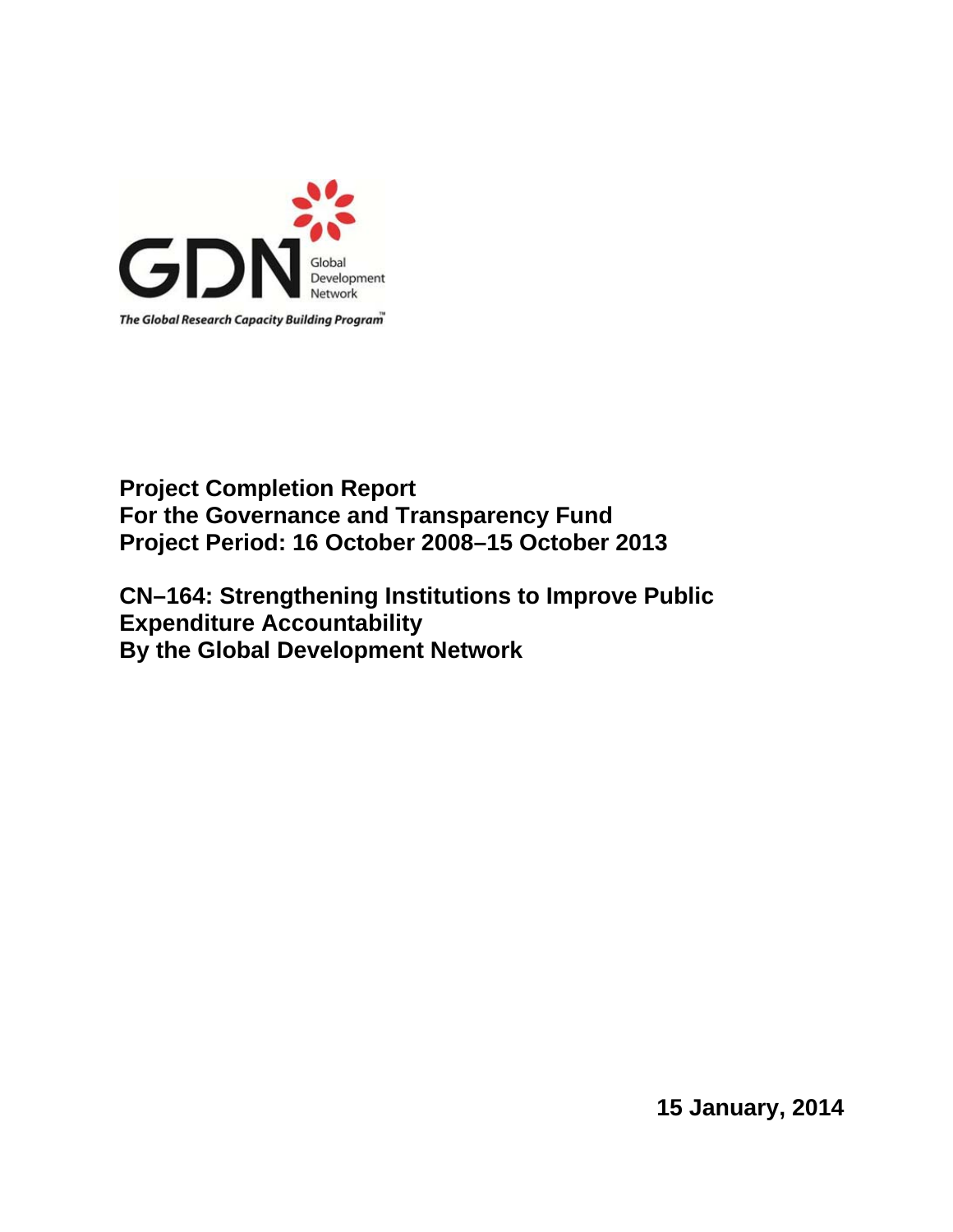## **Table of Contents**

### **List of Annexes**

*(Attached as separate zipped folder)*

- Annex 1 Final Achievement Rating Scale
- Annex 2 Final Logical Framework
- Annex 3 Final Financial Report
- Annex 4 Final List of Material Produced
- Annex 5 Most Significant Results Analyses
- Annex 6 Final Evaluation
- Annex 7 Politically Sensitive Information
- Annex 8 Local Partners List
- Annex 9 Main Contact List
- Annex 10 List of Programme Countries
- Annex 11 List of Implementing Partners
- Annex 12 Weblinks to Documents
- Annex G1 Activity to Outcome Update

Annex G2 – Policy Outcomes and Funding Opportunities Update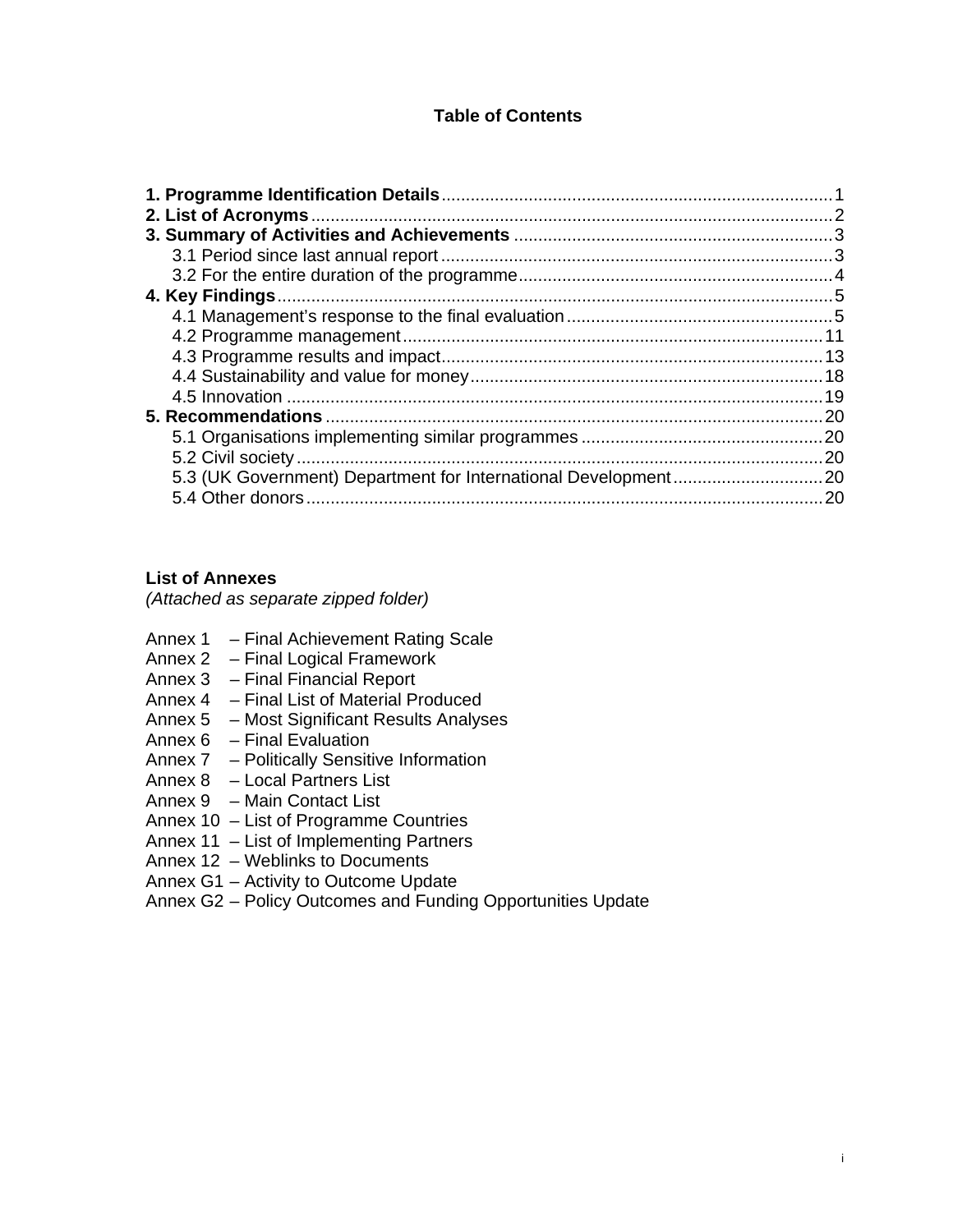**1. Programme Identification Details** 

| <b>GTF Number</b>               | CN-164                                                                                                                       |  |
|---------------------------------|------------------------------------------------------------------------------------------------------------------------------|--|
| <b>Short Title of</b>           | Strengthening Institutions to Improve Public Expenditure                                                                     |  |
| Programme                       | Accountability                                                                                                               |  |
| <b>Name of Lead Institution</b> | <b>Global Development Network</b>                                                                                            |  |
| <b>Start date</b>               | 16 / 10 / 2008                                                                                                               |  |
| <b>End date</b>                 | 15 / 10 / 2013                                                                                                               |  |
| <b>Amount of DFID Funding</b>   | GBP 4,993,829                                                                                                                |  |
| <b>Brief Summary of</b>         | The Strengthening Institutions to Improve Public Expenditure                                                                 |  |
| Programme                       | Accountability programme was designed to build individual                                                                    |  |
|                                 | and institutional capacities to undertake public expenditure                                                                 |  |
|                                 | monitoring and analysis with an aim to increase the                                                                          |  |
|                                 | effectiveness with which governments allocate and use their                                                                  |  |
|                                 | resources in 14 developing countries. By strengthening the                                                                   |  |
|                                 | analytical underpinnings of policy debates around public                                                                     |  |
|                                 | expenditure priorities and their impact, the programme                                                                       |  |
|                                 | endeavoured to improve the governance of public service                                                                      |  |
|                                 | delivery in the crucial sectors of education, health and water.                                                              |  |
|                                 | Through this approach, it envisioned four key outcomes:                                                                      |  |
|                                 | Expanded institutional capacities for public expenditure                                                                     |  |
|                                 | analysis, development of policy alternatives and                                                                             |  |
|                                 | constructive engagement in a peer-learning environment;                                                                      |  |
|                                 | Increased use of evidence-based policy options, especially                                                                   |  |
|                                 | in the social sectors;                                                                                                       |  |
|                                 | • Creation of strong network of institutions to share training                                                               |  |
|                                 | materials and templates for analysis; and;                                                                                   |  |
|                                 | Development of internationally comparable information on                                                                     |  |
|                                 | public expenditures that will begin to build benchmarks for                                                                  |  |
|                                 |                                                                                                                              |  |
|                                 | the quality of public spending.                                                                                              |  |
| <b>Programme countries</b>      | Annex 10- List of Programme Countries                                                                                        |  |
| <b>Implementing partners</b>    | Annex 11– List of Implementing Partners                                                                                      |  |
| <b>Target groups-wider</b>      | The programme's immediate beneficiaries are the 14 selected                                                                  |  |
| beneficiaries                   | research institutions whose analytical, networking and                                                                       |  |
|                                 | research communication capacities have been built and                                                                        |  |
|                                 | strengthened to engage with decision-makers on evidence-                                                                     |  |
|                                 | based policy options for public expenditure management in                                                                    |  |
|                                 | their countries. Since its inception, more than 100 research                                                                 |  |
|                                 | team members (40 percent being female grantees) have been                                                                    |  |
|                                 | trained through this project. Most researchers are 35 years of                                                               |  |
|                                 | age or below. Wider beneficiaries include government                                                                         |  |
|                                 | officials, civil society, think-tanks, academia, media and                                                                   |  |
|                                 | citizens of the 14 developing countries who would ultimately<br>gain from information on public expenditures, research-based |  |
|                                 | policy alternatives and improved allocation of resources in the                                                              |  |
|                                 | education, health and water sectors. For details, please refer                                                               |  |
|                                 | to Annex 1-Final Achievement Rating Scale and Annex G1-                                                                      |  |
|                                 | Activity to Outcome Update.                                                                                                  |  |
| <b>Lead Contact</b>             | Ramona Angelescu Naqvi                                                                                                       |  |
|                                 | <b>Global Development Network</b>                                                                                            |  |
|                                 | 2 <sup>nd</sup> Floor, West Wing, ISID Complex, 4 Vasant Kunj                                                                |  |
|                                 | Institutional Area, New Delhi-110070, INDIA I W: www.gdn.int                                                                 |  |
|                                 | T:+91-11-2613 9494/ 4323 9494   E: rangelescu@gdn.int                                                                        |  |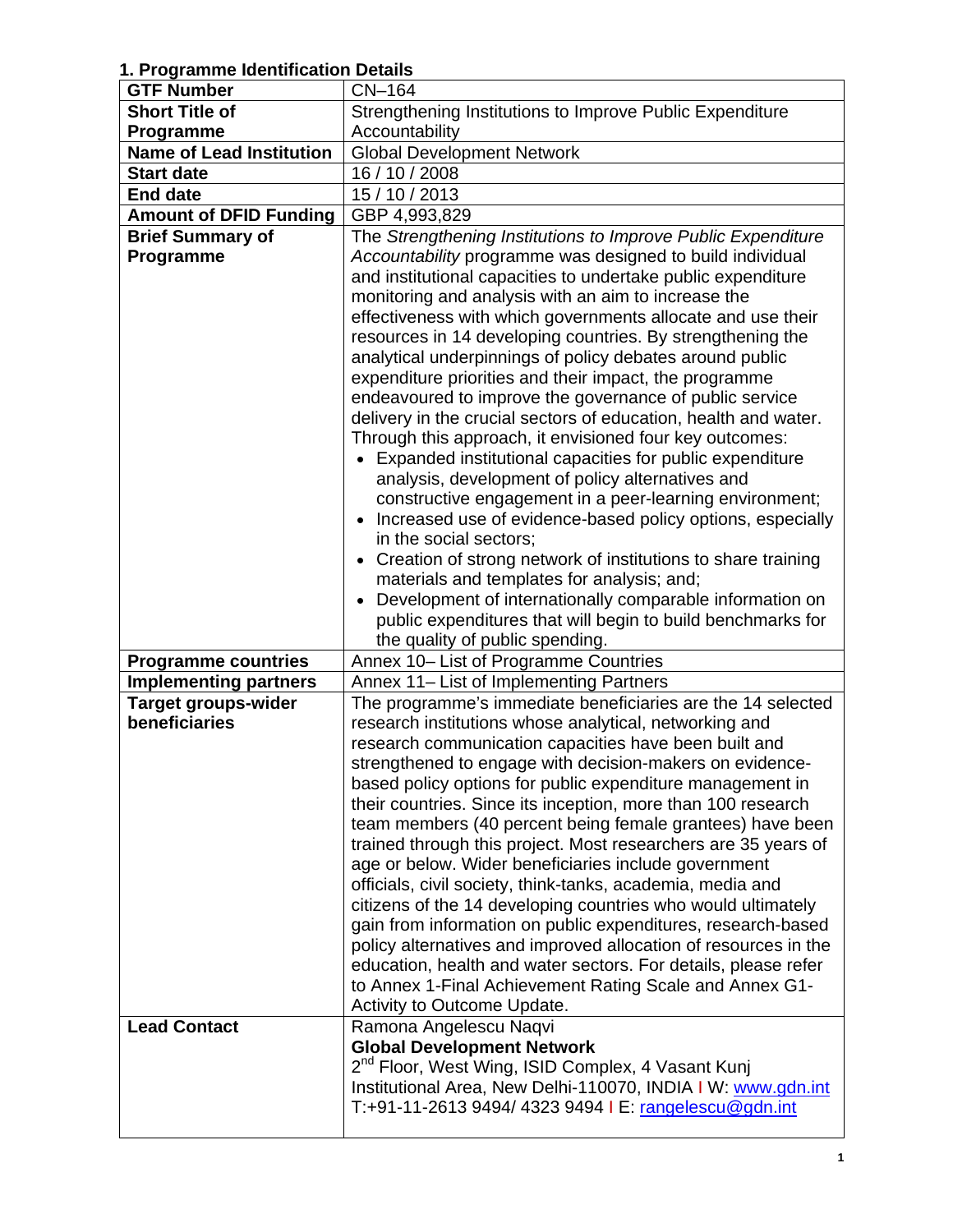| Persons who have     | Ramona A.Naqvi, Kaushik Ganguly, Savi Mull, Pooja Sarin      |
|----------------------|--------------------------------------------------------------|
| prepared this report | <b>Global Development Network</b>                            |
|                      | $2nd$ Floor, West Wing, ISID Complex, 4 Vasant Kunj          |
|                      | Institutional Area, New Delhi-110070, INDIA I W: www.gdn.int |
|                      | T:+91-11-2613 9494/ 4323 9494   E: rangelescu@gdn.int;       |
|                      | kganguly@gdn.int; smull@gdn.int; psarin@gdn.int              |

# **2. List of Acronyms**

| <b>AST</b>       | Advanced Social Technologies, Armenia                       |
|------------------|-------------------------------------------------------------|
| <b>BAPPENAS</b>  | Ministry of National Development Planning, Indonesia        |
| <b>BIA</b>       | <b>Benefit Incidence Analysis</b>                           |
| <b>BMMN</b>      | <b>Budget Media Monitoring Network</b>                      |
| <b>CBPS</b>      | Centre for Budget and Policy Studies, India                 |
| <b>CCT</b>       | <b>Conditional Cash Transfer</b>                            |
| <b>CEA</b>       | <b>Cost-Effectiveness Analysis</b>                          |
| <b>CEDS</b>      | Center for Economics and Development Studies, Padjadjaran   |
|                  | University, Indonesia                                       |
| <b>CIPPEC</b>    | Center for the Implementation of Public Policies Promoting  |
|                  | Equity and Growth, Argentina                                |
| <b>CIUP</b>      | Research Center of the University of the Pacific, Peru      |
| <b>CRC</b>       | Center for Research and Communication, Philippines          |
| <b>CSEA</b>      | Centre for the Study of the Economies of Africa, Nigeria    |
| <b>DFID</b>      | (UK Government) Department for International Development    |
| <b>EGAP</b>      | Graduate School of Public Administration and Public Policy, |
|                  | Tecnológico de Monterrey, Mexico                            |
| <b>EPRC</b>      | Economic Policy Research Centre, Uganda                     |
| <b>ESRF</b>      | Economic and Social Research Foundation, Tanzania           |
| <b>FUNDESA</b>   | Fundación para el Desarrollo de Guatemala, Guatemala        |
| <b>GDN</b>       | <b>Global Development Network</b>                           |
| <b>GTF</b>       | Governance and Transparency Fund                            |
| <b>IEA</b>       | Institute of Economic Affairs, Kenya                        |
| <b>ISODEC</b>    | Integrated Social Development Centre, Ghana                 |
| M&E              | Monitoring and Evaluation                                   |
| <b>MES</b>       | Ministry of Education and Science, Armenia                  |
| <b>MSR</b>       | <b>Most Significant Results</b>                             |
| <b>NORC</b>      | National Opinion Research Center, University of Chicago     |
| $\overline{PBA}$ | <b>Program Budgeting Analysis</b>                           |
| <b>PBBS</b>      | Performance Based Budgeting System                          |
| <b>PMT</b>       | Programme Management Team                                   |
| <b>PEM</b>       | <b>Public Expenditure Management</b>                        |
| <b>PRAD</b>      | Policy Research and Development, Nepal                      |
| PS               | <b>Policy Simulations</b>                                   |
| R <sub>4</sub> D | Results for Development Institute, USA                      |
| <b>TA</b>        | <b>Technical Advisor</b>                                    |
| VfM              | Value for Money                                             |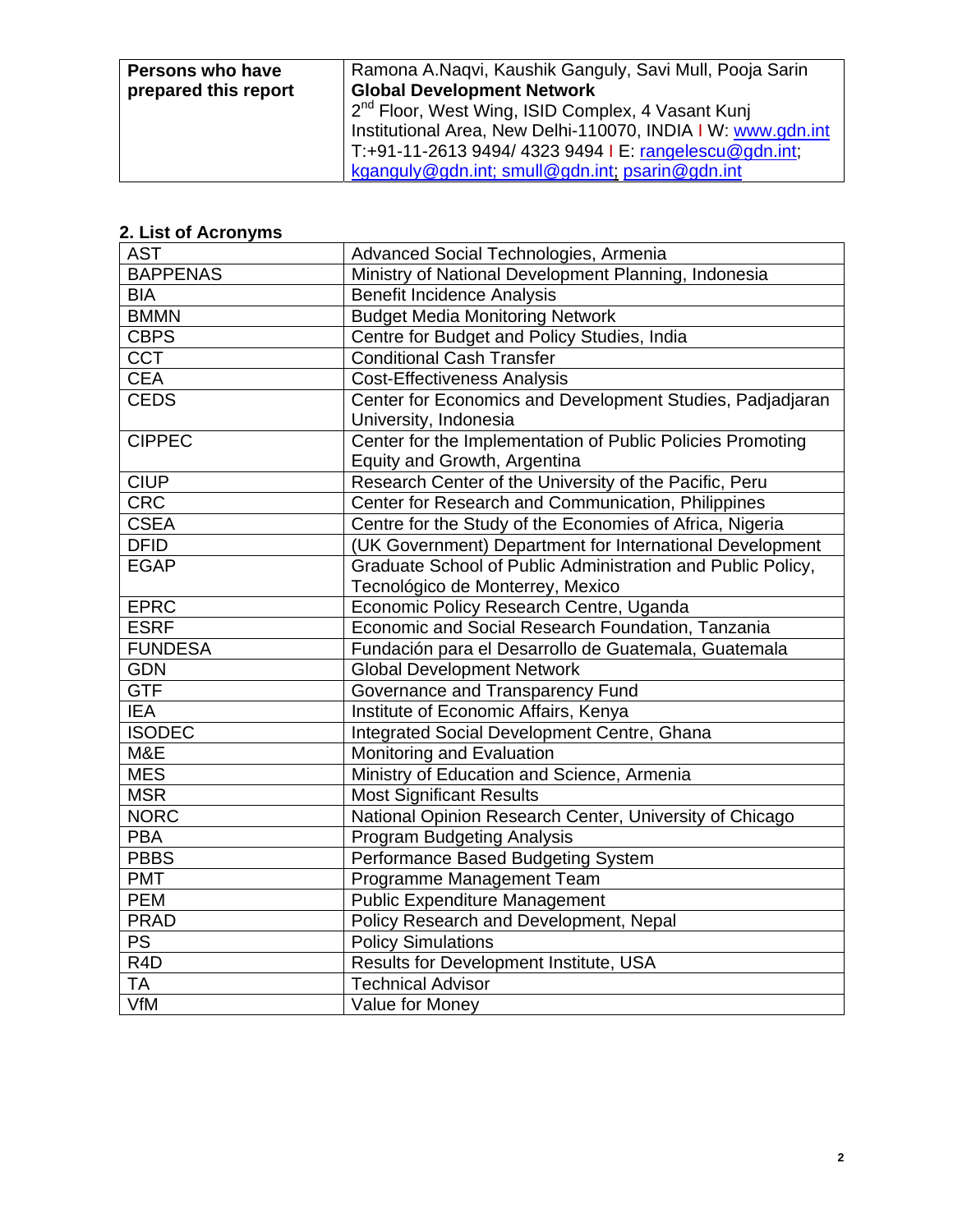## **3. Summary of Activities and Achievements**

## **3.1 Period since last annual report (Since 1st April, 2013)**

The period between April and October 2013 was an intense programme implementation phase for the Global Development Network (GDN) and its 14 country partners. The independent project final evaluation was commissioned during this period (Annex 6-Final Evaluation) and the Programme Management Team (PMT) worked closely with the KPMG Learning Advisor to undertake a comprehensive analysis of the Most Significant Results (MSR) achieved in select partner countries (Annex 5-Most Significant Results Analyses).

In the months leading to the conclusion of the project, the explicit focus was on the strengthening and finalisation of research outputs, along with rigorous engagement activities to share research results with key stakeholders. During the final Global Technical Training and Peer-Learning workshop (held in Jakarta, Indonesia in April 2013) efforts were made to impart comprehensive training on research communications to partner teams, create a platform for peer-learning to deepen outreach strategies, and a forum for further discussions with sector Technical Advisors (TAs) to strengthen and finalise research outputs.

In conjunction to the global workshop, the PMT also organised a policy dialogue in active partnership with the Ministry of National Development Planning (BAPPENAS), Indonesia titled *"Promoting Effective Public Expenditure and Service Delivery in Health, Education and Water"*. The day-long event was attended by development practitioners, representatives from think tanks, the academia, media, students, members of the civil society and key policymakers from Indonesia, India and Nepal. The Keynote Address was delivered by the Minister of State for National Development Planning, Indonesia. In her speech, the Minster referred to effective public expenditure and its relevance in improving public service delivery in crucial social sectors for human development within the region. Following the success of the policy dialogue, similar events were held in the other regions of project operations. In Latin America, the policy dialogue was held in Mexico City, Mexico (September 2013) in partnership with GDN's local project partner - Graduate School of Public Administration and Public Policy, Tecnológico de Monterrey (EGAP). The event focused on *"Viabilidad de las finanzas publicas en America Latina"* and provided a forum for deliberation and exchange on the challenges and opportunities facing fiscal policies in Latin America. A similar regional policy event was held in Abuja, Nigeria (November 2013) on *"Making Smarter Policies - Improving Health and Education Outcomes in Africa"*, in partnership with the local project partner - Centre for the Study of the Economies of Africa (CSEA). The event facilitated discussion on the solutions available for effective and efficient use of public resources in the education and health sectors in East and West Africa. Key policymakers, researchers, civil society and media representatives participated in the discussions.

Building the legacy of the programme, during the final implementation phase of the project, the PMT worked closely with the sector TAs and partner teams to develop knowledge sharing and management outputs. These include a) an integrated course module on public expenditure analysis for capacity building exercises in universities, think tanks, government functionaries and development practitioners, b) a methodological paper on the pros and cons of Cost-Effectiveness Analysis (CEA) versus Cost-Benefit Analysis in the water sector, c) a tool-kit on research to policy influence consisting of seven case stories or opinion pieces highlighting the outreach strategies and success stories from the project and d) a data portal for the public expenditure data produced under the project.

At the partner level, teams employed the communication tools learnt as part of the programme to engage with key stakeholders and raise public opinion in their countries. These include policy briefs, social and print media, town hall meetings, roundtables, issuebased seminars, among others. In Argentina, for instance, the Center for the Implementation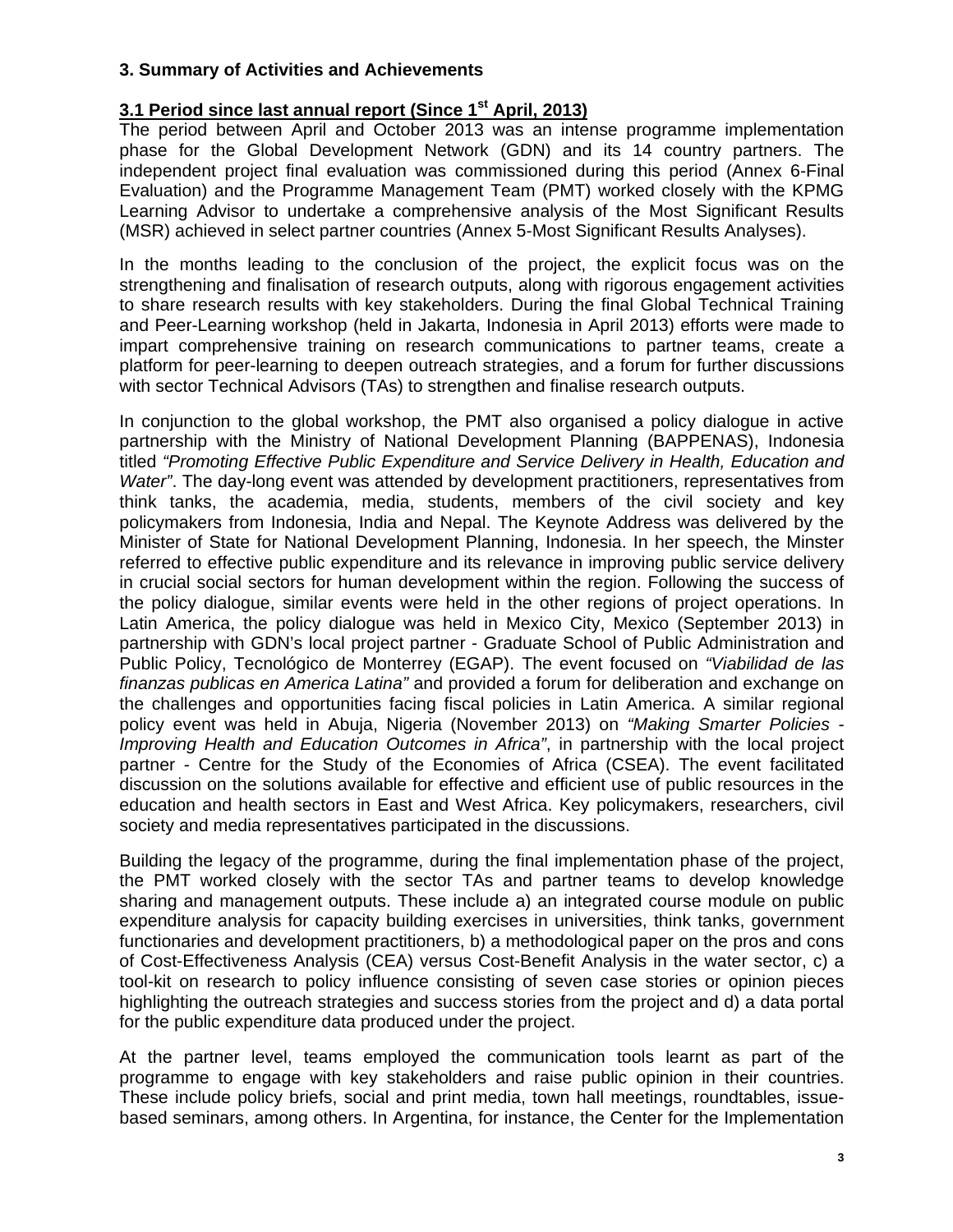of Public Policies Promoting Equity and Growth (CIPPEC) produced several policy documents and memos in education and health sectors for key government officials. In June 2013, the team presented its results in health sector to Congressman José Guccione. Similarly, in Armenia, Advanced Social Technologies (AST) uploaded the data produced under the programme in a reader-friendly manner on its website and Facebook page. As a result, a project responsible for assisting the State Water Sector Committee in developing the water tariff subsidization policy (funded by the World Bank) indicated its interest in using AST's findings in its study. In Ghana, the team at the Integrated Social Development Centre (ISODEC) was invited by the Budget Office of the Clerk to the Parliament to present its research findings on resource allocation gaps in the 2013-14 health sector budget to the Members of the Parliament. The team also presented its research outcome in the education sector to the Minister of Education and the Minister for Information. Through various seminars and meetings, Center for Economics and Development Studies, Padjadjaran University (CEDS) has maintained its strong partnership with government agencies in Indonesia. Members of the CEDS team are working closely with BAPPENAS and the Regional Planning Office of West Java. These are just few examples of the policy inroads made by partner teams in their countries. For details, please refer to Annex G1-Activity to Outcome Update and Annex G2-Policy Outcomes and Funding Opportunities Update.

## **3.2 For the entire duration of the programme (Since 16th October, 2008)**

During the five year period, the main activities include *inter alia*: a) Program Budgeting Analysis (PBA), b) Benefit Incidence Analysis (BIA), c) Cost-Effectiveness Analysis (CEA), d) Policy Simulations (PS) exercises, e) capacity building in research and communications, f) strategic outreach activities and g) organisation of policy and research capacity building workshops and seminars to sensitize key stakeholders on pertinent issues in public expenditure accountability. Through sustained capacity building and dissemination efforts over the length of the programme, the project accomplished substantial success in strengthening institutional capabilities with public expenditure analysis and concerted engagement activities to support evidence-based policymaking in developing countries. A few results are as below (For details, refer to Annex 1-Final Achievement Rating Scale):

- Strengthened Capacities: 148 professional staff from the 14 partner institutions are working on budgets and public expenditure. Of these, 40 percent are female grantees. Most researchers are 35 years of age or below;
- Research Reports: 167 analytical reports have been produced on different aspects of public expenditure analysis in key social sectors of human development;
- Trainings: Partner teams have trained 614 legislators (parliamentarian), ombudsmen and journalists on Public Expenditure Management (PEM) and accountability during the course of the project. In total, 148 seminars and trainings have been held. Eight partners have hosted training workshops for elected representatives or media persons; and;
- Knowledge Sharing: Partners have shared templates for analysis and research results with 390 think tanks, research institutions and civil society organisations working on public expenditure accountability issues in 14 developing countries.

Over the years, the project achieved a varied range of impact on the policy arena. In Uganda, for instance, the Ministry of Health recently pronounced the allocation of UGX 188 Billion (approximately US\$ 75 Million) for a new nationwide programme to spray households for the control of malaria. The Ministry's decision is in-line with the analysis undertaken by Economic Policy Research Centre (EPRC) as part of the GDN-GTF programme which highlights that indoor residual spraying is more cost-effective than insecticide treated nets, especially for the control of malaria among children aged 5 years or less. For more information and examples, please refer to section 4.3-Programme results and impact, Annex 5-Most Significant Results Analyses and Annex G2-Policy Outcomes and Funding Opportunities Update.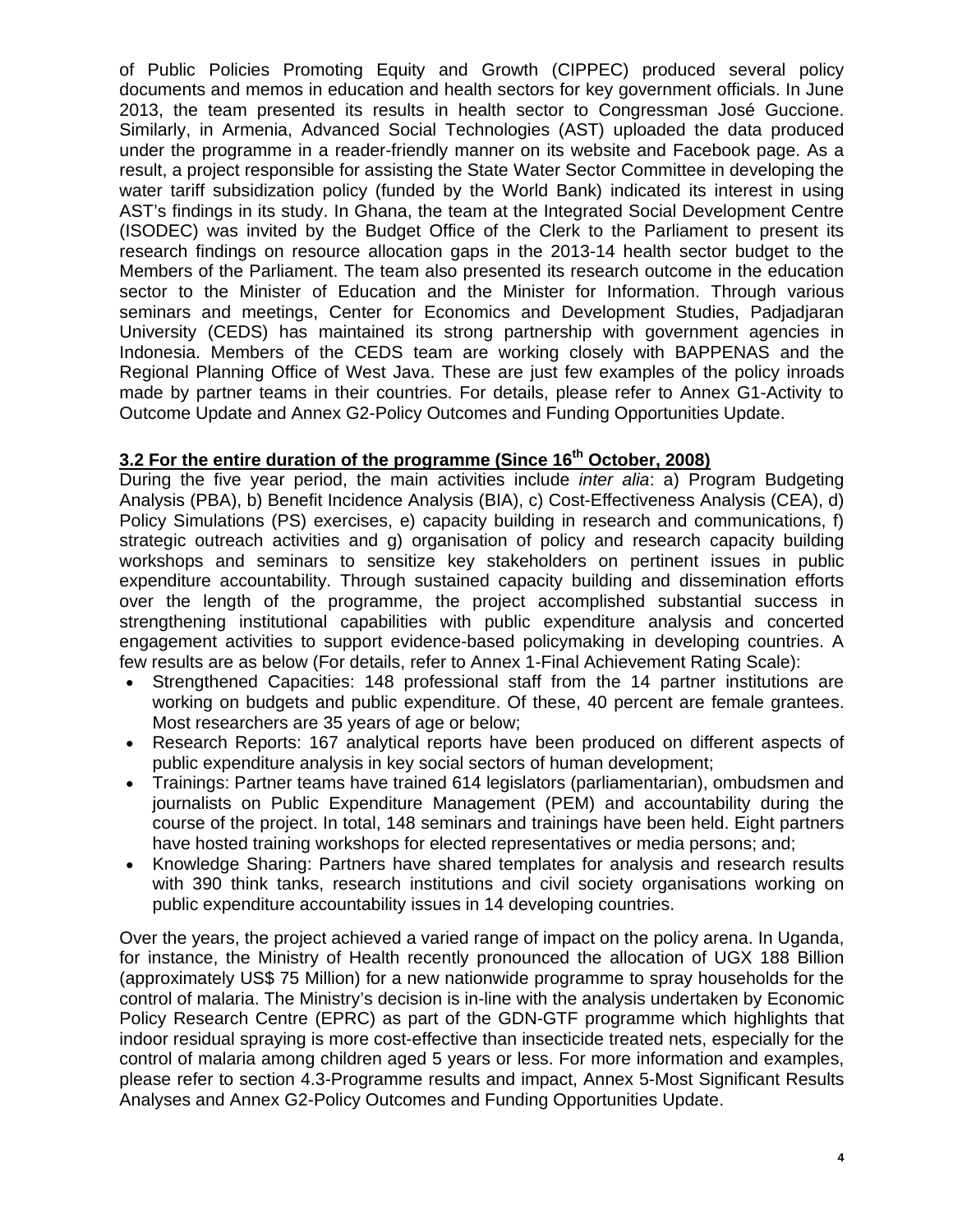# **4. Key Findings**

## **4.1 Management's response to the final evaluation**

In compliance with the programme's requirements, following the guidelines provided by DFID, an independent Final Evaluation was undertaken by the National Opinion Research Center, University of Chicago (NORC) from March 2013 to January 2014. The Evaluation provided an independent assessment of the project's performance, achievements and impact, including a comprehensive assessment of the Value for Money (VfM). GDN is pleased with the final evaluation and commends NORC for an extensive and useful report. While the management of the project agrees with many of the conclusions and recommendations, there are some areas in which our interpretation and take-away is different, as indicated below:

| <b>Final Evaluation Conclusions</b>                    | <b>Management Response</b>                  |
|--------------------------------------------------------|---------------------------------------------|
| <b>1. Relevance: Project is relevant to increasing</b> | The project considered the social,          |
| voice, accountability, and responsiveness. The         | economic and political contexts in each     |
| countries targeted are ones in which voice and         | participating country at the start of the   |
| accountability were limited yet there was              | programme. Countries with extremely         |
| enough space for civil society to operate and          | limited space for voice and accountability  |
| constructively engage with the government to           | were not selected. Contexts were            |
| increase voice, accountability, and                    | revisited at the time of the mid-term. The  |
| responsiveness. The project was also aligned           | PMT also made attempts to deepen            |
| with national or local government priorities. All      | understanding of specific country           |
| partner organisations, except for two,                 | priorities within the three project sectors |
| considered government priorities in the                | and guide the analysis undertaken by        |
| selection of specific sector topics.                   | the local partner organisations.            |
| 2. Impact:                                             | In the spirit of capacity building,         |
| Quality of research: On average the quality of         | considerable emphasis was placed on         |
| reports produced by partner organisations              | helping organizations produce quality       |
| increased by seven percentage points over the          | research which is useful for policy         |
| project period. Notably, the first reports             | makers. The reports produced by the         |
| produced by the project were on average of             | partners were subject to a quality review   |
| lower quality than non-project reports but by          | that assessed the rigour of evidence        |
| project end the project-produced reports were          | proposed. Building capacities in new        |
| on average of higher quality than non-project          | methodologies does pose challenges to       |
| reports, suggesting that partner organisations         | the timely translation of analysis for      |
| at first struggled with the analysis and writing of    | policymaking, but has long term             |
| project-proscribed reports but by project end          | sustainability advantages. Technical        |
| had greatly improved.                                  | mentoring, peer reviews and support         |
|                                                        | from PMT have been useful in ensuring       |
| Communications effectiveness: There was an             | adherence by partners to the quality        |
| increase in the policy community's contact with        | standards set for research outputs.         |
| and awareness of partner organisations. In             |                                             |
| addition, the policy community's perception of         | The project developed a comprehensive       |
| partner organisation publications improved over        | and dedicated communications strategy,      |
| the course of the project, particularly regarding      | which was employed by the partner           |
| how interesting and informative they were and          | teams to effectively disseminate            |
| their timeliness. For those that attended the          | research findings to targeted audiences     |
| partner organisations' events, the content and         | and decision-makers in a timely manner.     |
| organisation of events were perceived to               | This is evident from the final evaluation   |
| improve greatly over the course of the project         | where the policy community has reported     |
| by the majority of respondents. Despite these          | an improvement in the extent to which       |
| positive outcomes, there is room for                   | findings were found useful and              |
| improvement. A few partner organisations               | informative. Nevertheless, the project      |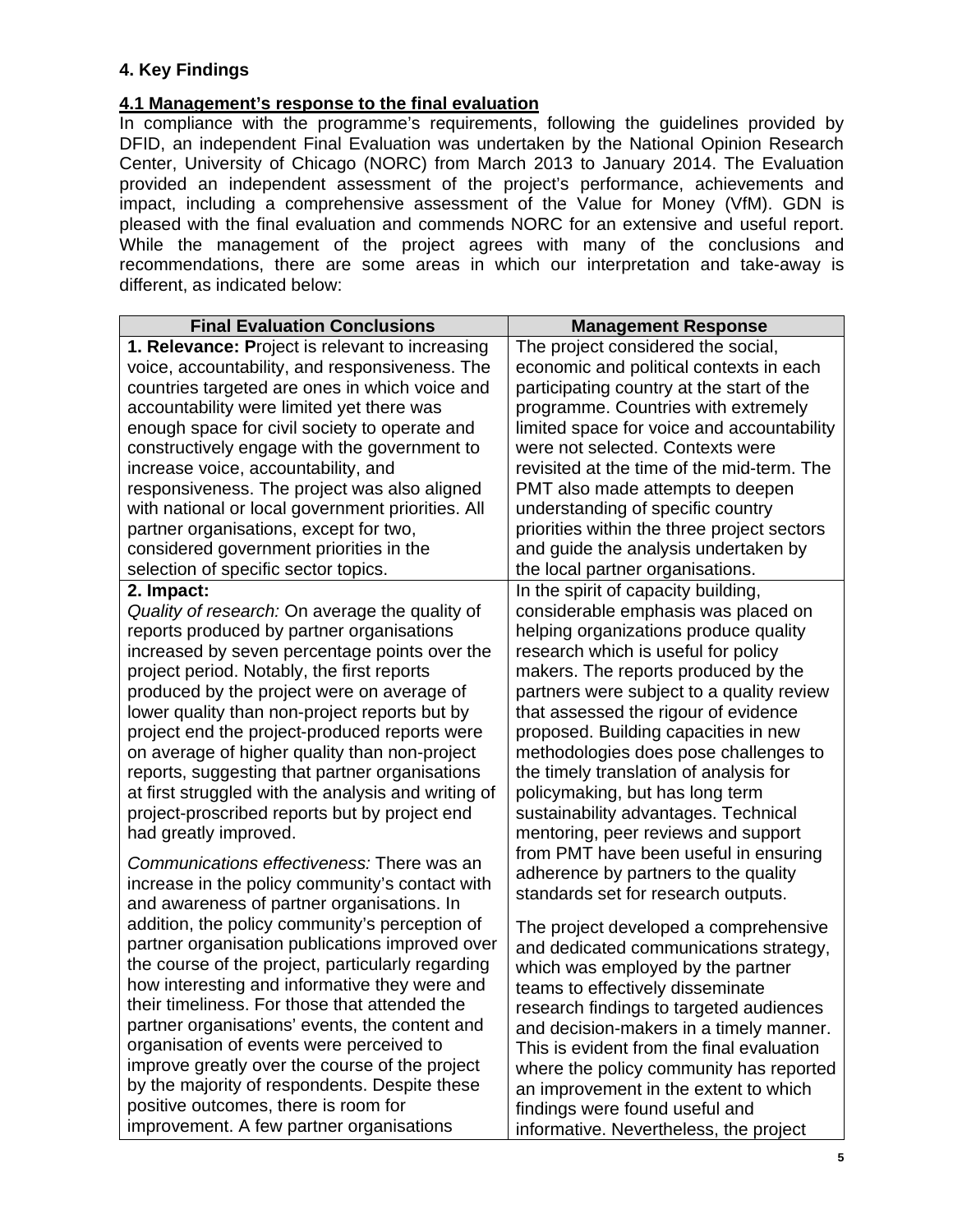| mentioned limits in communication and                                                                                                                                                                                                                                                                                                                                                                                                                                                                                                                                                                        | would have benefitted more from a                                                                                                                                                                                                                                                          |
|--------------------------------------------------------------------------------------------------------------------------------------------------------------------------------------------------------------------------------------------------------------------------------------------------------------------------------------------------------------------------------------------------------------------------------------------------------------------------------------------------------------------------------------------------------------------------------------------------------------|--------------------------------------------------------------------------------------------------------------------------------------------------------------------------------------------------------------------------------------------------------------------------------------------|
| dissemination skills and constructive                                                                                                                                                                                                                                                                                                                                                                                                                                                                                                                                                                        | communications strategy built-in from the                                                                                                                                                                                                                                                  |
| engagement with the policy community that                                                                                                                                                                                                                                                                                                                                                                                                                                                                                                                                                                    | start, working along with the strengths                                                                                                                                                                                                                                                    |
| affected their ability to fully achieve their                                                                                                                                                                                                                                                                                                                                                                                                                                                                                                                                                                | and weaknesses of each partner in                                                                                                                                                                                                                                                          |
| objectives regarding changing policy.                                                                                                                                                                                                                                                                                                                                                                                                                                                                                                                                                                        | research communications.                                                                                                                                                                                                                                                                   |
| Policy communities' use of evidence to inform                                                                                                                                                                                                                                                                                                                                                                                                                                                                                                                                                                | It is difficult to directly attribute the use of                                                                                                                                                                                                                                           |
| policymaking: There is no significant change in                                                                                                                                                                                                                                                                                                                                                                                                                                                                                                                                                              | evidence by decision-makers to a                                                                                                                                                                                                                                                           |
| the use of research, data, and analysis to                                                                                                                                                                                                                                                                                                                                                                                                                                                                                                                                                                   | particular project or research, especially                                                                                                                                                                                                                                                 |
| inform policymaking and not much change in                                                                                                                                                                                                                                                                                                                                                                                                                                                                                                                                                                   | when assessed while the project is still                                                                                                                                                                                                                                                   |
| sources of information consulted to inform                                                                                                                                                                                                                                                                                                                                                                                                                                                                                                                                                                   | running and the outreach efforts across                                                                                                                                                                                                                                                    |
| policy discussions.                                                                                                                                                                                                                                                                                                                                                                                                                                                                                                                                                                                          | the board are in their most intense                                                                                                                                                                                                                                                        |
| Policy impact outcomes of individual partner<br>organisations: Policy community that had<br>interacted with the project-produced research<br>generally believed it contributed to policy<br>changes, although to somewhat limited degree.                                                                                                                                                                                                                                                                                                                                                                    | phase. A slightly longer term horizon is<br>useful for evaluating research uptake.                                                                                                                                                                                                         |
| 3. Economy: An analysis of the allocation of<br>funds across major areas of spending and unit<br>costs found that expenditures were appropriate<br>to the context.                                                                                                                                                                                                                                                                                                                                                                                                                                           | GDN followed prudent financial practices<br>which supported the VfM approach in<br>expenditures related to the project.                                                                                                                                                                    |
| 4. Efficiency:                                                                                                                                                                                                                                                                                                                                                                                                                                                                                                                                                                                               | The length of the project and the types of                                                                                                                                                                                                                                                 |
| Management and Coordination: Overall, the                                                                                                                                                                                                                                                                                                                                                                                                                                                                                                                                                                    | analysis have called for flexibility in the                                                                                                                                                                                                                                                |
| project was well-managed and did not serve to                                                                                                                                                                                                                                                                                                                                                                                                                                                                                                                                                                | approach adopted and with working                                                                                                                                                                                                                                                          |
| hinder the attainment of objectives. Rather,                                                                                                                                                                                                                                                                                                                                                                                                                                                                                                                                                                 | through issues on data availability, staff                                                                                                                                                                                                                                                 |
| partner organisations spoke of GDN's flexibility                                                                                                                                                                                                                                                                                                                                                                                                                                                                                                                                                             | turnover, changes in policy priorities and                                                                                                                                                                                                                                                 |
| in adapting to their particular circumstances,                                                                                                                                                                                                                                                                                                                                                                                                                                                                                                                                                               | providing technical feedback to partners,                                                                                                                                                                                                                                                  |
| their responsiveness to feedback obtained from                                                                                                                                                                                                                                                                                                                                                                                                                                                                                                                                                               | when necessary and upon request as                                                                                                                                                                                                                                                         |
| partner organisations on project                                                                                                                                                                                                                                                                                                                                                                                                                                                                                                                                                                             | well.                                                                                                                                                                                                                                                                                      |
| implementation, citing some changes the                                                                                                                                                                                                                                                                                                                                                                                                                                                                                                                                                                      | The annual project communication plans                                                                                                                                                                                                                                                     |
| project made based on their recommendations.                                                                                                                                                                                                                                                                                                                                                                                                                                                                                                                                                                 | developed by the partners have been                                                                                                                                                                                                                                                        |
| However, there were some management and                                                                                                                                                                                                                                                                                                                                                                                                                                                                                                                                                                      | useful in implementing effective                                                                                                                                                                                                                                                           |
| communication challenges, particularly in                                                                                                                                                                                                                                                                                                                                                                                                                                                                                                                                                                    | dissemination techniques for different                                                                                                                                                                                                                                                     |
| negotiating responsibilities between GDN and                                                                                                                                                                                                                                                                                                                                                                                                                                                                                                                                                                 | and varied audiences. Sessions on                                                                                                                                                                                                                                                          |
| R4D at the beginning of the project but these                                                                                                                                                                                                                                                                                                                                                                                                                                                                                                                                                                | research communications, outreach                                                                                                                                                                                                                                                          |
| were handled by the project team, and by                                                                                                                                                                                                                                                                                                                                                                                                                                                                                                                                                                     | products, etc. have provided much                                                                                                                                                                                                                                                          |
| project end all viewed the project management                                                                                                                                                                                                                                                                                                                                                                                                                                                                                                                                                                | support to partners with sharing of                                                                                                                                                                                                                                                        |
| quite favourably.                                                                                                                                                                                                                                                                                                                                                                                                                                                                                                                                                                                            | research results.                                                                                                                                                                                                                                                                          |
| Dissemination of skills and knowledge among<br>partner organisation staff: The project was<br>focused on improving the capability of the<br>partner organisation institution, rather than<br>individual researchers, which required<br>dissemination of the knowledge gained from<br>those involved with the project to the rest of the<br>institution. Substantial sharing of knowledge<br>gained on research techniques is evident at<br>nearly all partner organisations. Attrition of<br>project staff at partner organisations did create<br>significant challenges to attaining project<br>efficiency. | It is well-noted that inviting more than<br>one additional member from each<br>partner helped. In some cases, partners<br>willingly covered costs for more team<br>members to travel to workshops. These<br>have helped keep costs in check, while<br>the efficiency gains have been huge. |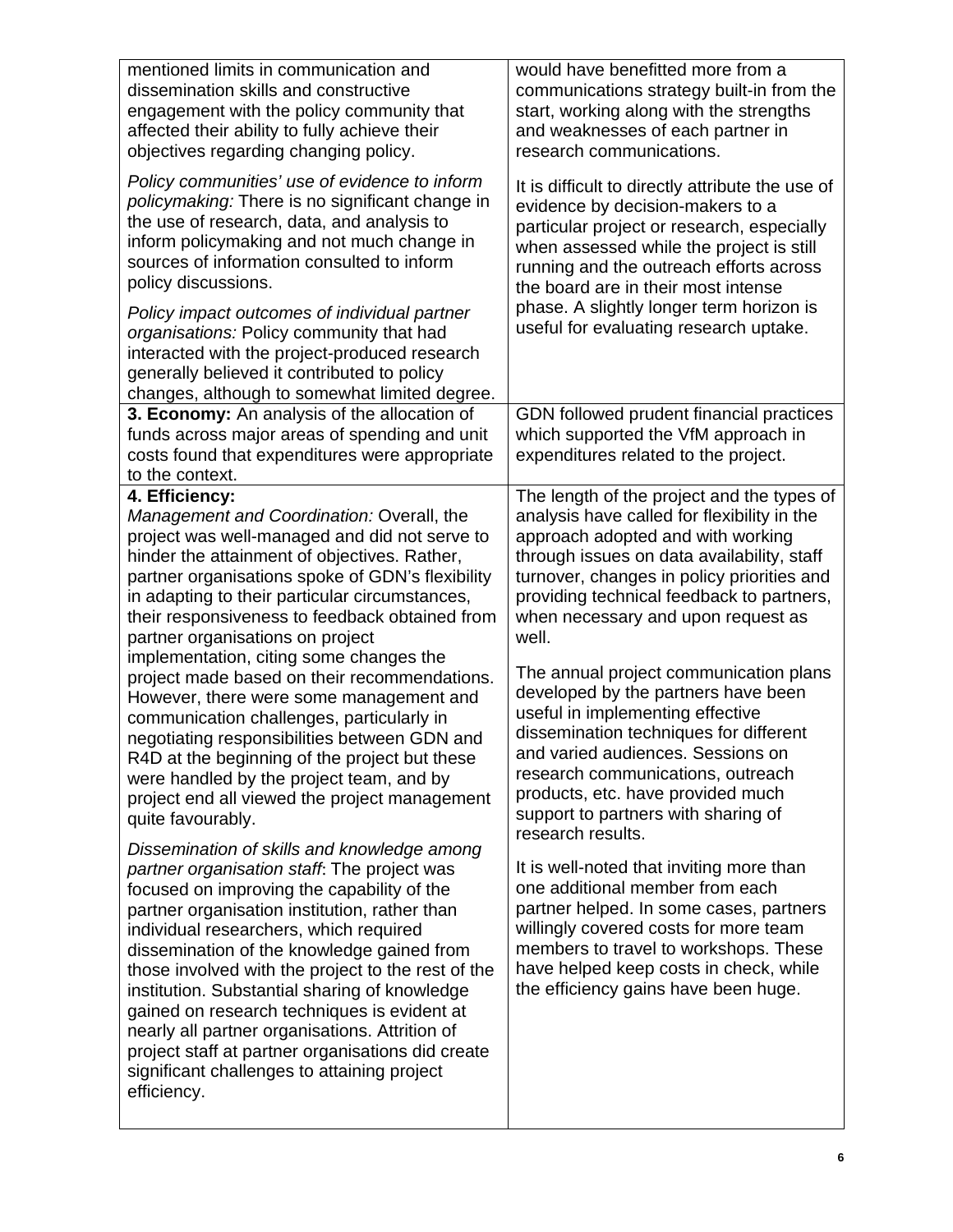| Were the risks properly identified and well        |                                            |
|----------------------------------------------------|--------------------------------------------|
| <i>managed</i> : GDN has paid close attention to   |                                            |
| possible risks that could be faced by the          |                                            |
| project; defining risks annually and taking risk   |                                            |
| mitigation measures. Starting with the project     |                                            |
| concept note that identified four potential risks, |                                            |
| each annual report revisited possible risks and    |                                            |
| rated the likelihood and impact of the risk and    |                                            |
| provided a mitigation plan. One of the main        |                                            |
| risks was staff attrition at the partner           |                                            |
| organisations; GDN managed this by increasing      |                                            |
| the number of researchers they funded to           |                                            |
| attend each of the training workshops from one     |                                            |
| to three. To mitigate the risk of delays in        |                                            |
| deliverables, GDN added a full-time project        |                                            |
| associate dedicated to frequent communication      |                                            |
| with partners and keeping track of deliverables.   |                                            |
| 5. Effectiveness:                                  | Although, the idea of knowledge            |
| Achievement of objectives: There was               | products were shared and discussed         |
| significant progress towards building the          | with partners extensively, these could be  |
| capacity of partner organisations. The             | produced only with sufficient inputs from  |
| development of benchmarks for the quality of       | the teams in terms of knowledge,           |
| public spending was only partially attained and    | information, data and documenting their    |
| activities are not yet complete for the            | experience. Therefore, such activities     |
| development of a Knowledge Portal containing       | could only be undertaken after partners    |
| comparable data from the participating             | completed their research and outreach      |
| countries. The project was also not as             | activities. Four Knowledge Products,       |
| successful in creating a strong network of         | including a data portal are in their final |
| institutions; communication and sharing of         | stages of production. GDN supported        |
| experiences and analysis results among             | and encouraged the partners to network     |
| partner organisations outside of the global        | and communicate with organisations         |
| conferences could have been much more              | within their countries as per the          |
| extensive.                                         | objectives of the project as well as with  |
| Programme Approach: Majority of partners felt      | each other, during and outside of the      |
| the project was mostly suited to their needs and   | regional and global workshops. Cross-      |
| the training workshops, mentoring programme,       | country pairing was done in a few cases,   |
| and peer-to-peer reviews were good                 | but not often. Many of the researchers in  |
| mechanisms for building capacity although the      | the project also had the chance to         |
| execution of the mentoring programme faces         | participate in the GDN Annual              |
| some mixed reviews.                                | Conference and network with hundreds       |
|                                                    | of peers from around the world. The        |
|                                                    | online platform and other virtual          |
|                                                    | mechanisms for maintain the momentum       |
|                                                    | and interaction among them as well as      |
|                                                    | sharing of experiences.                    |
|                                                    |                                            |
|                                                    | Regular and frequent feedback from         |
|                                                    | partners helped tailor the technical       |
|                                                    | assistance and support to address their    |
|                                                    | individual and group needs in a timely     |
|                                                    | manner. There was some turnover in the     |
|                                                    | mentors that attended the workshops,       |
|                                                    | though overall the teams had the same      |
|                                                    | mentors assigned for the three sectors.    |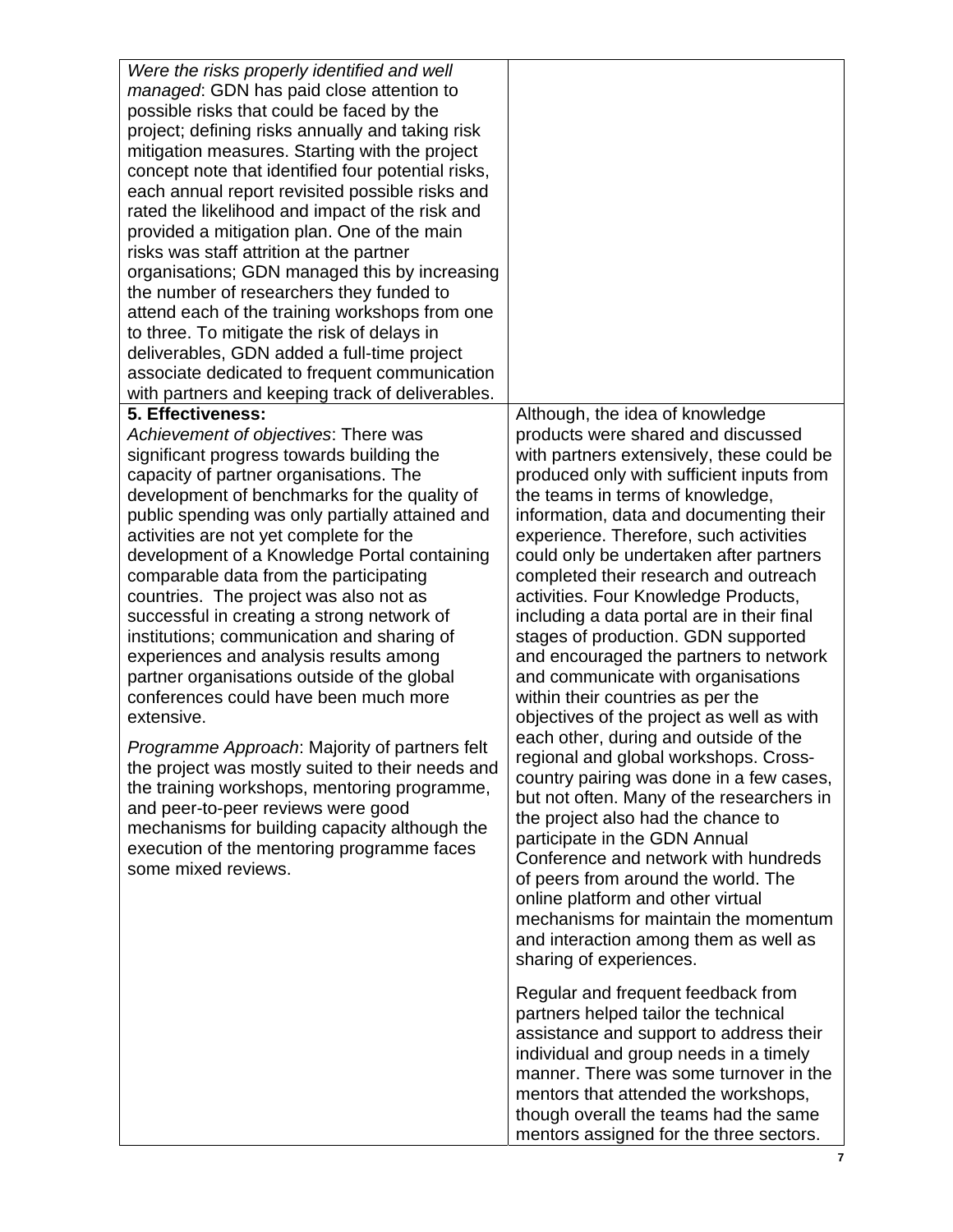| <b>6. Equity:</b> One of the objectives of their                              | This emerging impact is evident from the                                           |
|-------------------------------------------------------------------------------|------------------------------------------------------------------------------------|
| research was to conduct a BIA and determine                                   | MSRs (Annex 5). A potential follow-up of                                           |
| whether vulnerable groups were benefitting                                    | the project, one-to-two years after                                                |
| equally from government programmes. In                                        | completion, may help capture more                                                  |
| addition, some of the specific topics chosen by                               | results based on effective dissemination                                           |
| partner organisations for their CEA and PS                                    | of evidence on PEM in the 14 countries.                                            |
| target improving services for vulnerable                                      |                                                                                    |
| populations. While it is difficult, not to mention                            |                                                                                    |
| too early, to conclude whether these analyses                                 |                                                                                    |
| had a direct impact on disadvantaged groups,                                  |                                                                                    |
| some initial impact on policies were reported.                                |                                                                                    |
| 7. Value for Money: The project represents                                    | The PMT recognises that the project                                                |
| value for money, especially with respect to                                   | should have had a communications                                                   |
| economy and efficiency, and to a limited extent,                              | strategy from the start of the programme                                           |
| effectiveness. In the evaluator's opinion, the                                | to ensure a long-term dissemination plan                                           |
| benefits have outweighed the costs. With                                      | aligned with policy priorities and timely                                          |
| respect to effectiveness, shortcomings of the                                 | inputs into the budget processes.                                                  |
| project were a lack of focus and support to                                   |                                                                                    |
| partner organisations on communication and                                    |                                                                                    |
| dissemination of their results from the                                       |                                                                                    |
| beginning of the project and sustained                                        |                                                                                    |
| engagement with the policy community from                                     |                                                                                    |
| project inception to ensure the uptake and                                    |                                                                                    |
| direct use of research results in policy.                                     |                                                                                    |
| 8. Sustainability: There is evidence that                                     | The selection of partners paid attention                                           |
| partner organisations have acquired sufficient                                | to organisations' mandate in engaging in                                           |
| skill levels in public expenditure analysis and                               | governance and accountability studies in                                           |
| dissemination of results to continue this type of                             | their countries. The evaluation reports                                            |
| research without the project technical support.                               | have indicate the focus of the                                                     |
| Retention of the staff with these skills by                                   | organisations have not moved far and it                                            |
| partner organisations is a key issue for                                      | is the PMT's expectation that the                                                  |
| sustainability. Attrition during the project was                              | partners will continue the work beyond                                             |
| high, yet partner organisations have managed                                  | the project, eventually becoming the 'go-                                          |
| to improve their capabilities.                                                | to' organisations in their countries.                                              |
| 9. Replicability: The programme can and                                       | Some partners conducted extensions of                                              |
| should be replicated if all the innovative aspects                            | their analysis while others extended the                                           |
| of the project are maintained, continuous                                     | analysis to different sectors. Funding for                                         |
| support and feedback is provided to                                           | scaling-up the project will be the                                                 |
| participants for the analytic work, the five-year                             | determining factor.                                                                |
| project duration is maintained since it takes                                 |                                                                                    |
| significant time to master the analysis                                       |                                                                                    |
| techniques and disseminate results.                                           |                                                                                    |
| 10. Innovation: What is innovative about the                                  | The key ingredient of the project has<br>been in the mix of the five elements. The |
| project is that it employs the following five                                 |                                                                                    |
| elements together effectively: a solid                                        | length of the project duration has                                                 |
| conceptual framework supported by rigorous                                    | certainly helped in the learning-by-doing                                          |
| empirical evidence, recruitment of organisations                              | approach, and in providing the hand-                                               |
| with a clear interest in the approach, a highly                               | holding required through technical<br>assistance.                                  |
| structured "learning by doing" approach<br>wherein the techniques learned are |                                                                                    |
| immediately applied, using a "constructive"                                   |                                                                                    |
| engagement" approach to effectively                                           |                                                                                    |
| communicate results to policymakers, and a                                    |                                                                                    |
|                                                                               |                                                                                    |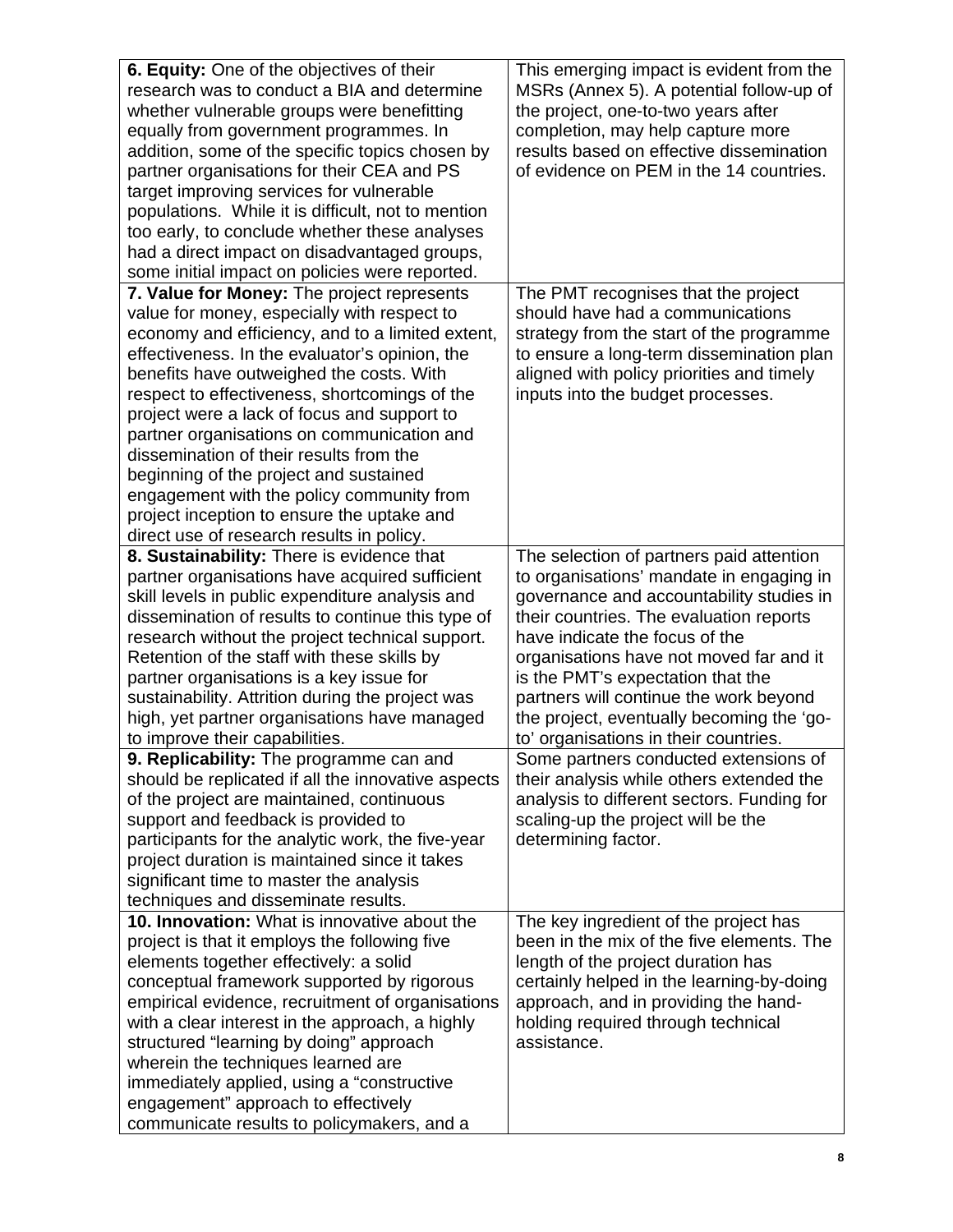| <b>Final Evaluation Recommendations</b><br><b>Management Response</b><br>1. Have a less complex project: The project in<br>its current design is very ambitious in its scale<br>and shared under the CN-164<br>and scope - 14 partner organisations across the<br>programme built on each other and<br>world, 3 sectors, and 4 technical policy analysis<br>increased gradually in the level of<br>tools. While the tools are important and have a<br>complexity. Partner organisations were<br>natural progression in developing skills,<br>imparted extensive training on the<br>culminating in examining policy alternatives via<br>analytical tools and the PMT rigorously<br>simulations it may be easier and more effective<br>to focus on just 1 or 2 sectors. In addition, the<br>the selected partner organisations had<br>previous experience in either public<br>project hoped to use several mechanisms such<br>expenditures or similar analysis. It is<br>as the Steering Committee and Regional Hubs,<br>important to note here that turnover in<br>and establish/institutionalize new structures<br>such as a strong network of institutions and<br>staff at the partner organisation level<br>knowledge management material. Of the four<br>posed significant problems. However,<br>key outcomes listed for the project, the first<br>building capacity has definitely been achieved<br>technical workshops, bringing three<br>and change in policy to some extent. However,<br>members from the partner teams to<br>benchmarking was difficult due to different<br>events and trainings, tailored support<br>and hand-holding by technical experts<br>country contexts and focus of research; and<br>there was insufficient time and focus on<br>and peers etc. This recommendation<br>embeds comments on the research<br>establishing a strong network of institutions.<br>design and analytical tools used with<br>observations on implementation and<br>to separate these.<br>2. More flexible programme design: The<br>project was prescriptive in the sectors and<br>above - a more flexible programme<br>methodology that each partner organisation<br>design would have naturally also<br>needed to work on and build skills in. While this<br>resulted in an even more complex<br>project, with less opportunity for cross-<br>made training and peer learning easier to<br>manage, it constrained the partner<br>learning and more need for tailoring<br>organisations from doing research in areas that<br>support. Country priorities were<br>were valuable for their own research agenda or<br>introduced in the second year of<br>country priorities.<br>implementation (under the CEA<br>exercise) and in the latter part of the<br>programme (when research teams<br>selected their own topics for the PS<br>based on the respective countries'<br>priorities). The three sectors were<br>selected for their high significance in<br>development and share in public<br>expenditures.<br>3. Engage the policy community since the<br>policy actors engaged for long due to<br><b>beginning of the project:</b> Finding a champion<br>in the policy community who is vested in the<br>electoral cycles, turnover in office etc.<br>research or a key client for the research will<br>Some of the partners, especially the<br>increase its use and culminate in policy<br>more advocacy oriented ones and the<br>changes. In many countries frequent transfers<br>ones linked to policy debates, involved<br>of senior government officials creates<br>the policy community from the start or | peer review and learning element.       |                                                                                                                                                                          |
|-----------------------------------------------------------------------------------------------------------------------------------------------------------------------------------------------------------------------------------------------------------------------------------------------------------------------------------------------------------------------------------------------------------------------------------------------------------------------------------------------------------------------------------------------------------------------------------------------------------------------------------------------------------------------------------------------------------------------------------------------------------------------------------------------------------------------------------------------------------------------------------------------------------------------------------------------------------------------------------------------------------------------------------------------------------------------------------------------------------------------------------------------------------------------------------------------------------------------------------------------------------------------------------------------------------------------------------------------------------------------------------------------------------------------------------------------------------------------------------------------------------------------------------------------------------------------------------------------------------------------------------------------------------------------------------------------------------------------------------------------------------------------------------------------------------------------------------------------------------------------------------------------------------------------------------------------------------------------------------------------------------------------------------------------------------------------------------------------------------------------------------------------------------------------------------------------------------------------------------------------------------------------------------------------------------------------------------------------------------------------------------------------------------------------------------------------------------------------------------------------------------------------------------------------------------------------------------------------------------------------------------------------------------------------------------------------------------------------------------------------------------------------------------------------------------------------------------------------------------------------------------------------------------------------------------------------------------------------------------------------------------------------------------------------------------------------------------------------------------------------------------------------------------------------------------------------------------------------------------------------------------------------------------------------------------------------------------------------------------------------------------------------------------------------------------------------------------------------------------------------------------------------------------------------------------------------------------------------------------------------------|-----------------------------------------|--------------------------------------------------------------------------------------------------------------------------------------------------------------------------|
|                                                                                                                                                                                                                                                                                                                                                                                                                                                                                                                                                                                                                                                                                                                                                                                                                                                                                                                                                                                                                                                                                                                                                                                                                                                                                                                                                                                                                                                                                                                                                                                                                                                                                                                                                                                                                                                                                                                                                                                                                                                                                                                                                                                                                                                                                                                                                                                                                                                                                                                                                                                                                                                                                                                                                                                                                                                                                                                                                                                                                                                                                                                                                                                                                                                                                                                                                                                                                                                                                                                                                                                                                             |                                         |                                                                                                                                                                          |
|                                                                                                                                                                                                                                                                                                                                                                                                                                                                                                                                                                                                                                                                                                                                                                                                                                                                                                                                                                                                                                                                                                                                                                                                                                                                                                                                                                                                                                                                                                                                                                                                                                                                                                                                                                                                                                                                                                                                                                                                                                                                                                                                                                                                                                                                                                                                                                                                                                                                                                                                                                                                                                                                                                                                                                                                                                                                                                                                                                                                                                                                                                                                                                                                                                                                                                                                                                                                                                                                                                                                                                                                                             |                                         | Disagree. The analytical tools employed<br>monitored progress. Additionally, most of<br>the PMT overcame this through repeated<br>management. It would be more effective |
|                                                                                                                                                                                                                                                                                                                                                                                                                                                                                                                                                                                                                                                                                                                                                                                                                                                                                                                                                                                                                                                                                                                                                                                                                                                                                                                                                                                                                                                                                                                                                                                                                                                                                                                                                                                                                                                                                                                                                                                                                                                                                                                                                                                                                                                                                                                                                                                                                                                                                                                                                                                                                                                                                                                                                                                                                                                                                                                                                                                                                                                                                                                                                                                                                                                                                                                                                                                                                                                                                                                                                                                                                             |                                         | This runs counter to the recommendation                                                                                                                                  |
|                                                                                                                                                                                                                                                                                                                                                                                                                                                                                                                                                                                                                                                                                                                                                                                                                                                                                                                                                                                                                                                                                                                                                                                                                                                                                                                                                                                                                                                                                                                                                                                                                                                                                                                                                                                                                                                                                                                                                                                                                                                                                                                                                                                                                                                                                                                                                                                                                                                                                                                                                                                                                                                                                                                                                                                                                                                                                                                                                                                                                                                                                                                                                                                                                                                                                                                                                                                                                                                                                                                                                                                                                             |                                         | Agree, even though it is difficult to keep                                                                                                                               |
| officials from the beginning - both technical and                                                                                                                                                                                                                                                                                                                                                                                                                                                                                                                                                                                                                                                                                                                                                                                                                                                                                                                                                                                                                                                                                                                                                                                                                                                                                                                                                                                                                                                                                                                                                                                                                                                                                                                                                                                                                                                                                                                                                                                                                                                                                                                                                                                                                                                                                                                                                                                                                                                                                                                                                                                                                                                                                                                                                                                                                                                                                                                                                                                                                                                                                                                                                                                                                                                                                                                                                                                                                                                                                                                                                                           | challenges, but working with department | very early on, such as AST in Armenia,<br>Center for Research and Communication                                                                                          |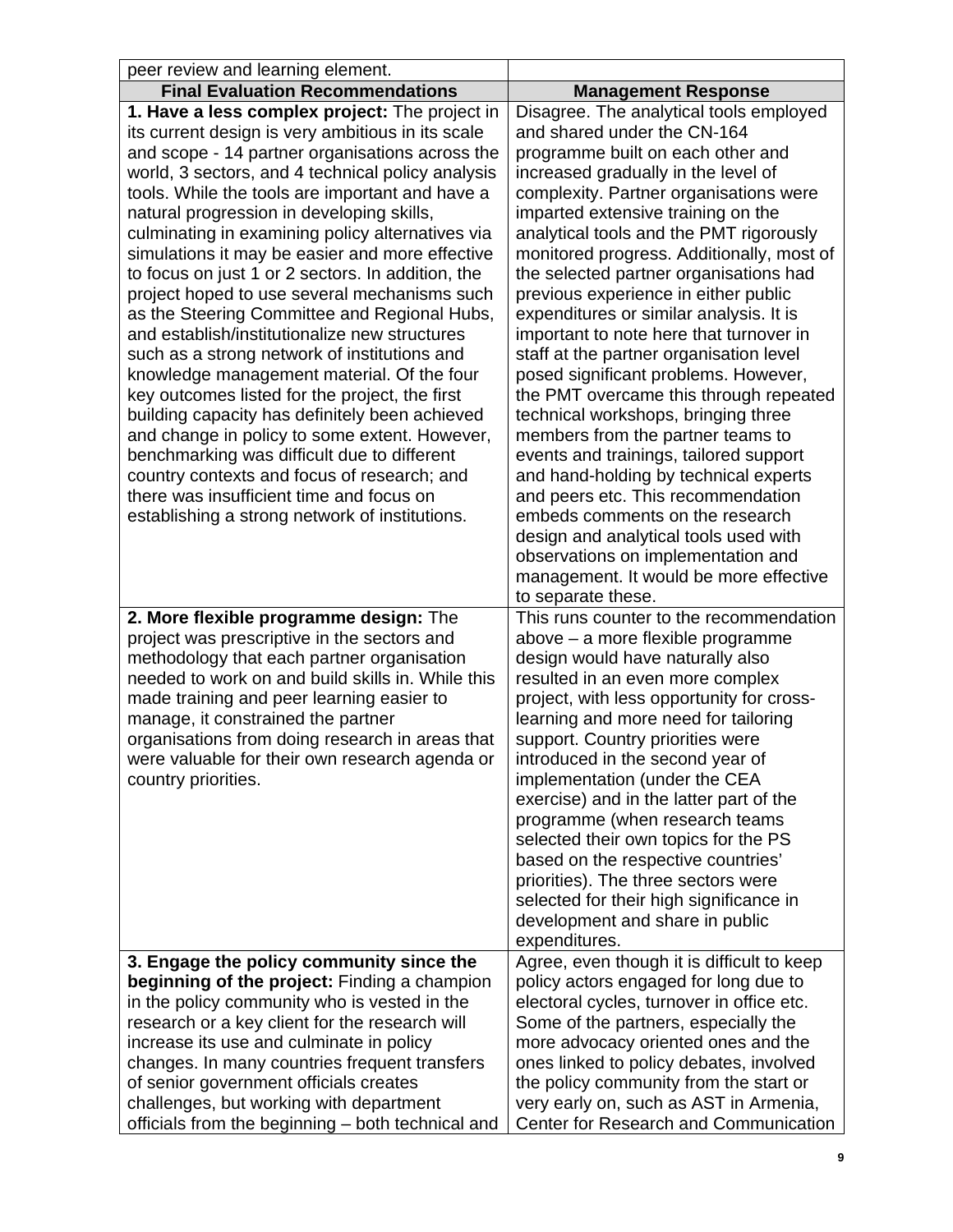| management may help to maintain interest in         | (CRC) in Philippines and CEDS in                                               |
|-----------------------------------------------------|--------------------------------------------------------------------------------|
| and use of the research.                            | Indonesia. It has been noted that it could                                     |
|                                                     |                                                                                |
| 4. Engage technical advisors from the               | be done more systematically.<br>The TAs have remained the same                 |
| beginning and maintain continuity: It is            |                                                                                |
|                                                     | across the programme, though the PMT<br>formally engaged them half way through |
| important to have continuity in technical           |                                                                                |
| advisors and have them be on the same page          | the project. Country or region specific                                        |
| with respect to the rigor of research, sensitivity  | mentors could have been engaged for                                            |
| to the cultural context, and availability of data.  | sensitivity to cultural context. The PMT                                       |
| Given the scale and scope of the project,           | tried to introduce this at a point in the                                      |
| having 3 main TAs was insufficient, and getting     | project, however, there was very little                                        |
| shorter-term TAs up to speed on program             | uptake by the partner teams. The                                               |
| objectives and status of the various partners       | difficulty was with the workshops - some                                       |
| was difficult.                                      | of the TAs could not travel and attend in                                      |
|                                                     | person, either for medical reasons or                                          |
|                                                     | because the project could not cover<br>business class (due to VfM), so this    |
|                                                     | meant that the PMT had to find other                                           |
|                                                     | resource persons for some workshops.                                           |
| 5. Include a communications and                     | Fully agree.                                                                   |
| dissemination focus from project start up:          |                                                                                |
| This was added to the project only mid-way.         |                                                                                |
| Outreach and sharing research results from the      |                                                                                |
| use of each tool-PBA, BIA, CEA and PS with          |                                                                                |
| the policy community could have created             |                                                                                |
| interest in the research and increased its use in   |                                                                                |
| making policy changes.                              |                                                                                |
| 6. Explore pairing or partnering                    | Peer-learning was done through the                                             |
| organisations from inception: Peer-learning         | regional and global workshops. Beyond                                          |
| was considered by most to be very valuable,         | this there was some pairing of                                                 |
| perhaps partnering two countries in a region to     | organisations dealing with the same                                            |
| work together could have created synergies          | policy questions or the same                                                   |
| and a natural competition                           | methodological challenges. For example,                                        |
|                                                     | the partner from Nigeria (CSEA) worked                                         |
|                                                     | closely with the team from Ghana                                               |
|                                                     | (ISODEC) to help strengthen their                                              |
|                                                     | research results in the PS exercise.                                           |
| 7. Ensure there are sufficient technical and        | The PMT engaged technical and                                                  |
| management staff for project                        | management staff on both sides,                                                |
| implementation: Both the technical (R4D) and        | although this could have been further                                          |
| management (GDN) side required additional           | strengthened. In the last and most                                             |
| staff than originally envisioned to implement the   | intense phase of the project, the PMT                                          |
| project. Both sides underestimated the time and     | assigned personnel to particular                                               |
| resources needed to lead a project with this        | organisations work with teams more                                             |
| scale and scope, and rectified this omission        | closely, strengthening the overall                                             |
| after the first year or so. Assigning staff to work | technical and management leadership to                                         |
| with different organisations to maintain            | ensure consistency and deepening                                               |
| continuity and understand their challenges is       | understanding of the status and                                                |
| also important.<br>8. Combine technical tasks and   | challenges faced by the partner teams.                                         |
| management tasks as being the                       | Disagree. The PMT capitalised on the<br>comparative advantages of the two      |
| responsibility of one organisation: Having          | organisations, GDN and the Results for                                         |
|                                                     |                                                                                |
| two separate organisations in charge of             | Development Institute (R4D), therefore,                                        |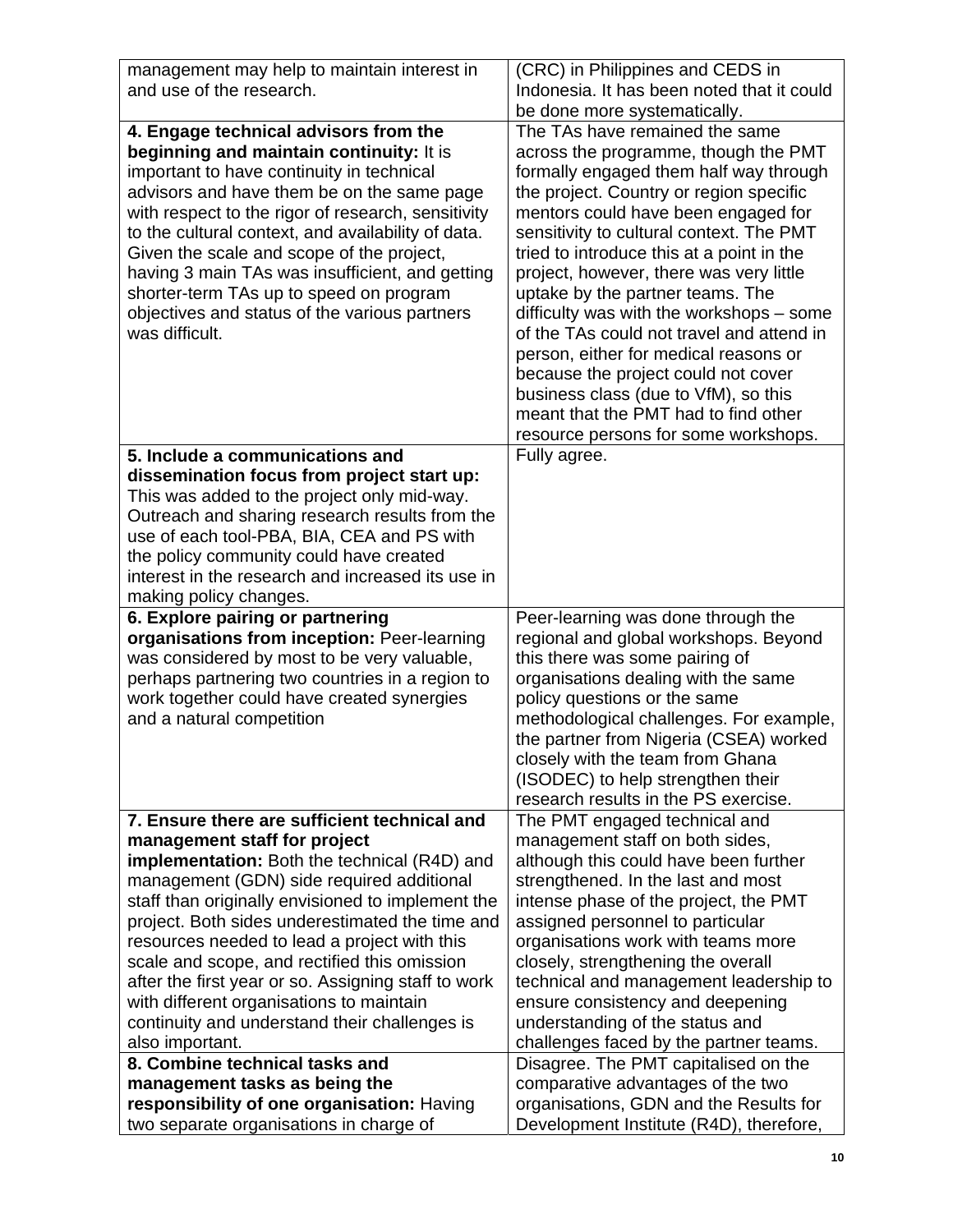| decision making - one for management and the<br>second for technical content creates time-lags<br>in resolving issues that include a program<br>design change. | enhancing the value that one<br>organisation could have brought to the<br>table and deliver. Communication was<br>open and regular, and decisions taken<br>jointly. If there were ever time lags, they<br>had to do with workloads or with trying to<br>identify the right resource persons, and<br>not with the split responsibility of<br>decision-making between the two<br>organisations. |
|----------------------------------------------------------------------------------------------------------------------------------------------------------------|-----------------------------------------------------------------------------------------------------------------------------------------------------------------------------------------------------------------------------------------------------------------------------------------------------------------------------------------------------------------------------------------------|
| 9. Include additional resources for on-site                                                                                                                    | Yes, although it will be very expensive.                                                                                                                                                                                                                                                                                                                                                      |
| visits to partner organisations as part of the                                                                                                                 |                                                                                                                                                                                                                                                                                                                                                                                               |
| monitoring and evaluation: Telephones and                                                                                                                      |                                                                                                                                                                                                                                                                                                                                                                                               |
| Skype are effective only up to a point. The                                                                                                                    |                                                                                                                                                                                                                                                                                                                                                                                               |
| quality of calls was not always good and                                                                                                                       |                                                                                                                                                                                                                                                                                                                                                                                               |
| caused frustrations. On-site visits were done for                                                                                                              |                                                                                                                                                                                                                                                                                                                                                                                               |
| a few partners and considered very helpful.                                                                                                                    |                                                                                                                                                                                                                                                                                                                                                                                               |
| 10. Invest more resources in developing a                                                                                                                      | Agree fully. Reports were available,                                                                                                                                                                                                                                                                                                                                                          |
| more user-friendly webspace dedicated to                                                                                                                       | although there was very little cross-                                                                                                                                                                                                                                                                                                                                                         |
| encouraging sharing of information among                                                                                                                       | reading outside of workshops. The                                                                                                                                                                                                                                                                                                                                                             |
| partner organisations: There was a lack of                                                                                                                     | features of the webspace could have                                                                                                                                                                                                                                                                                                                                                           |
| knowledge among partner organisations                                                                                                                          | been enhanced and this is one of the                                                                                                                                                                                                                                                                                                                                                          |
| regarding others' research topics and analysis                                                                                                                 | important take-aways for the PMT                                                                                                                                                                                                                                                                                                                                                              |
| methodologies prior to the workshops.                                                                                                                          | managing a programme of this                                                                                                                                                                                                                                                                                                                                                                  |
| Development of a platform that allows the                                                                                                                      | magnitude. Depending on the availability                                                                                                                                                                                                                                                                                                                                                      |
| partner organisation to very quickly understand                                                                                                                | of resources, PMT may look at                                                                                                                                                                                                                                                                                                                                                                 |
| the topics and analysis methodologies being                                                                                                                    | developing a platform for interaction                                                                                                                                                                                                                                                                                                                                                         |
| used by the other partner organisations during                                                                                                                 | among this epistemic community beyond                                                                                                                                                                                                                                                                                                                                                         |
| the development of reports would facilitate                                                                                                                    | the life of the programme, through a                                                                                                                                                                                                                                                                                                                                                          |
| greater peer-learning.                                                                                                                                         | knowledge sharing platform.                                                                                                                                                                                                                                                                                                                                                                   |

### **4.2 Programme management**

During the course of its implementation, the CN-164 project witnessed minimal changes at the programme management level. The project was conceptualized and launched (October 2008) under the leadership of Gobind Nankani (the then President of GDN), with technical support from R4D. Throughout its execution, a team at GDN oversaw all financial aspects of the project. An external agency, NORC, was engaged to undertake the independent Monitoring and Evaluation (M&E) of the programme from the inception. Depending on the progress made by the project and the feedback received on the annual reports, appropriate adjustments were made to the M&E schedule and programme Logframe (For details regarding the approved changes made to the programme Logframe, please refer to Annex 2- Final Logical Framework).

In its initial months, the project was managed by two members from the GDN team (Ramona Angelescu Naqvi and Savi Mull) and two members from the R4D team (Courtney Tolmie and Courtney Heck). In 2009-2010, GDN underwent certain changes at the leadership level. Gerardo della Paolera joined GDN as its President in August 2009. Under his leadership, GDN embarked on a strategic planning exercise. Raman Abrol joined GDN as the Chief Finance and Administrative Officer, heading the project's financial management team. While the personnel responsible for the day-to-day operations remained the same, owing to the demanding nature of the programme, Pooja Sarin joined the PMT as a Program Associate at GDN, providing support with partner communications, project timelines and deliverables, financial monitoring and management, and routine coordination with stakeholders. At R4D,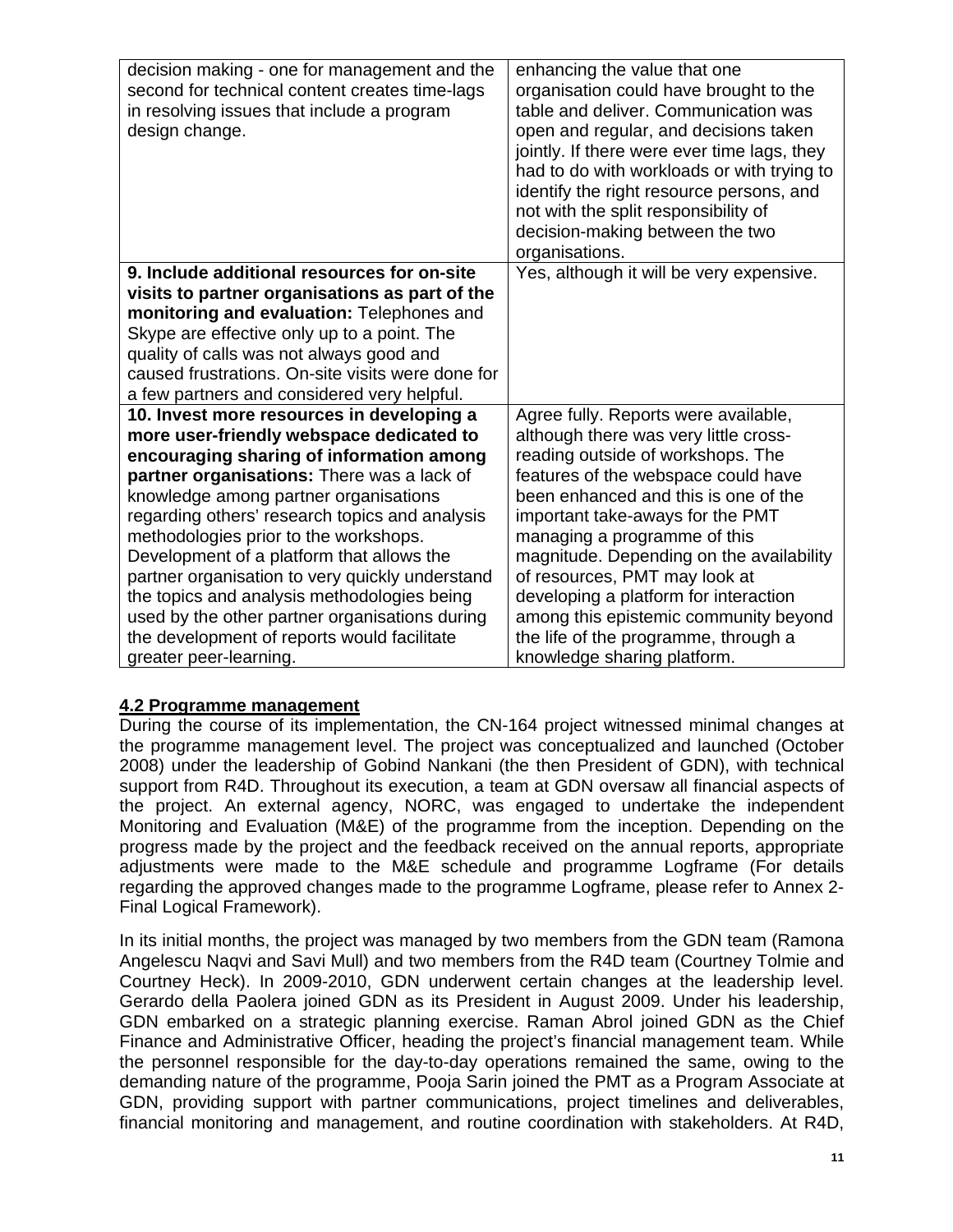Nicholas Burnett (Managing Director, R4D) joined the PMT, and in his role provided strategic guidance to the project in general, and the analysis in the education sector in particular.

In early 2012, Pierre Jacquet commenced office as GDN's new President. Previously, Pierre Jacquet was the Chief Economist of the French Development Agency, the Chairman of the Department of Economics and Finance, and Professor of Economics at the Ecole des Ponts – ParisTech. Savi Mull assumed the role of Coordinator, M&E at GDN in late 2011, becoming GDN's liaison with NORC. Savi was succeeded by Kaushik Ganguly, who joined the PMT as a Program Officer. Having over five years of experience in budgets and public expenditure related issues, Kaushik played a crucial role in supporting the strengthening of country-level analysis. To provide additional guidance and support to the partners at the final stages of the programme, Shubha Jayaram (Program Officer, R4D), and Mark Roland (Program Officer, R4D), were also engaged by the PMT. Having expertise in the education and health sectors respectively, Shubha and Mark provided tailored support to partner teams.

Technical Support: Apart from the PMT, the project involved a six-member Steering Committee comprising of representatives from the Fundação Getúlio Vargas, Inter-American Development Bank, International Monetary Fund, Thailand Development Research Institute and University of Ghana. The Committee provided strategic direction and technical support for the overall management of the project. In 2010, the project appointed sectoral experts as TAs to provide additional hands-on mentoring and support to partner teams. The panel included Lyn Squire, consultant, member of the project's Steering Committee and expert in the education sector; Anil Deolalikar, Professor of Economics and Associate Dean of Social Sciences at the University of California Riverside, and expert in the health sector; and Dale Whittington, Professor at the University of North Carolina and expert in the water sector. Charles Griffin, consultant, assumed the role of the Lead Technical Advisor. Apart from technical training and individual mentoring, the TAs provided detailed feedback on the research methodologies and outputs under the project.

In early 2011, the project's Mid-Term Review brought to the fore the need for tailored communications strategy for the remainder of the programme. In partnership with Commsconsult UK, Mendizabal Ltd and GDNet, the PMT formulated and implemented a research communications training strategy to further build the capacities of the partners to effectively engage with stakeholders. Additionally, with the support of the communications experts, partners developed their own country-level strategies. They received training on the use of mediums such as policy briefs, working papers, newspaper and journal articles, press releases, social media, budget guides and specialised debates to impact public opinion and engage with key stakeholders such as policymakers and the media. Building on these efforts, GDN provided partners with vital platforms to disseminate their research results at various national and international forums and conferences all through the project. Short documentaries were also produced to highlight the project's human impact in select country. These are available on GDN's YouTube channel and website (www.gdn.int).

Implementing Teams: The project began with a presence in 4 countries (India, Ghana, Kenya and Peru). Through an open call for proposals, in late March 2009 the PMT selected additional partner institutions from 11 countries (Argentina, Armenia, Bangladesh, Guatemala, Indonesia, Mexico, Nepal, Nigeria, Philippines, Tanzania and Uganda). The partners constituted of think tanks and academic and policy research institutions operating independently that were either relatively new or well established with technical capacity to undertake rigorous analysis of public expenditure priorities. The countries from which the partners were selected were ranked politically free or partially free by the Freedom House index. The coverage across the developing world, mixing countries with different income levels, geographic size, institutional capabilities, and governance systems encouraged learning across the participating organisations. GDN entered into contracts with all 15 partners that ran through till the end of the project (October 2013). However, for better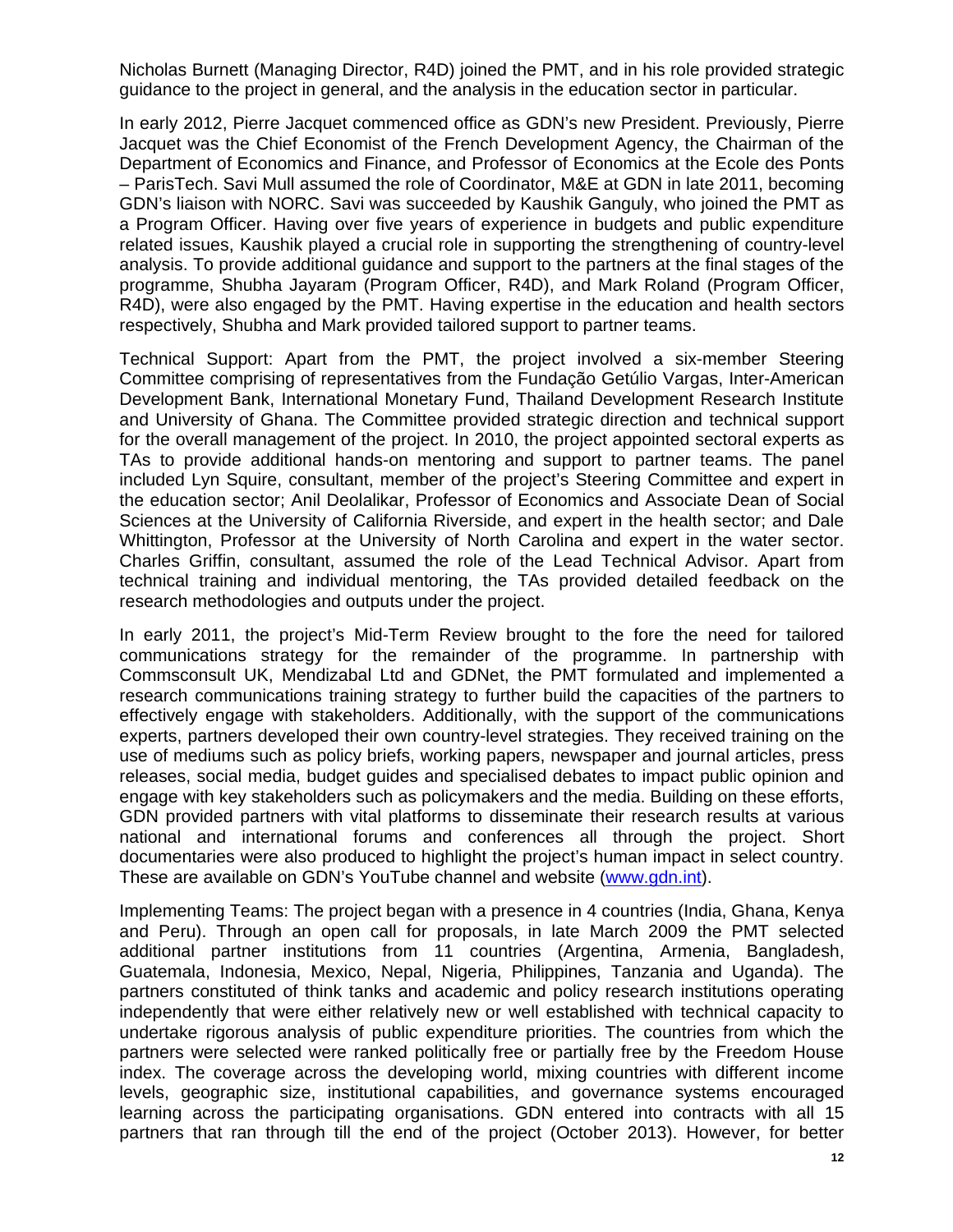programme and financial monitoring, all partners submitted annual budgets and work plans for each financial year (April to March every year). In 2011-2012 and 2012-2013, additional grants were awarded to select partners on merit bases to undertake extensive dissemination activities and relevant extensions to their analysis. These included Town Hall Meetings in Armenia, 'Knowledge Bits' on social media in Guatemala, 'Eye on the Budget' contest for students in Peru and budget guides in Bangladesh, Nigeria and Uganda.

As the project was multi-year, many partner teams witnessed a certain degree of change in their team compositions. Over the course of the programme, teams from India, Indonesia, Nigeria, Peru and Uganda saw changes at the leadership level. Owing to high staff turnover due to career advancements and moves to pursue higher studies, teams from Ghana, India, Nigeria and Uganda underwent changes within their primary research teams. These changes did not affect the quality of outputs produced or the ability to meet deadlines, as partners engaged personnel with robust research backgrounds. Similarly, many partners (from Argentina, Bangladesh, Ghana, Guatemala, Indonesia, Mexico, Nepal, Nigeria, Peru and Uganda) expanded their teams to include sector-specific researchers or staff with communications skills. The PMT worked closely with all teams, providing additional needsbased technical assistance and rigorously monitored their progress. Apart from annual global technical training workshops, regular regional workshops were organised each year on topics that required additional tailored individual training. To stay up-to-date with partner progress and to discuss relevant technical and management related matters, the PMT also maintained regular communications with teams (through teleconference, Skype, Webex and e-mails), along with individual meetings at workshops. The partner from the Philippines (CRC) received individual on-ground technical guidance and support from the Health sector TA. Extending the project's peer-learning component, the partner from Nigeria (CSEA) worked closely with the team from Ghana (ISODEC) to help strengthen their research results.

Despite the efforts made by the PMT and TAs (through rigorous tailored training, technical workshops, individual mentoring, written and verbal feedback) to improve the quality of research undertaken by the partner from Tanzania (Economic and Social Research Foundation-ESRF), their progress made was below par and continuously deteriorating. As approved by the GDN Board of Directors, and as communicated to DFID, the team's inability to improve the quality of the analysis and to meet timely deadlines resulted in the termination of their grant in February 2012. The PMT decided not to bring any replacement for the remainder of the project. Furthermore, regardless of the PMT's attempts at providing additional technical support (through a local expert) to the partner from Kenya (Institute of Economic Affairs-IEA), the team's research with regard to the education and water sectors was delayed. This resulted in limited number of outputs received, and therefore, reduced grant given to the team.

### **4.3 Programme results and impact**

With the primary goal of strengthening institutional capacities, the project supported 14 partner organisations to pioneer a process of evidence-informed policy dialogue for effective and efficient public spending programmes in their countries. The overarching objective of the project was the deepening of policy processes at the government levels in the 14 developing countries through capacity creations within the selected policy research organisation to undertake rigorous research in public expenditure analysis. Over the years, the programme supported the formation of two-way channels of influence or interface between the 14 partner organisations and the policy-making community.

The project's theory of change suggests that by building partner capacities in providing timely evidence of efficiency, equity and costs of public spending, the project will improve public service delivery, improving the life conditions of the citizens from the selected 14 countries. Through applying a set of standard methodologies, that included PBA, BIA, CEA and PS, to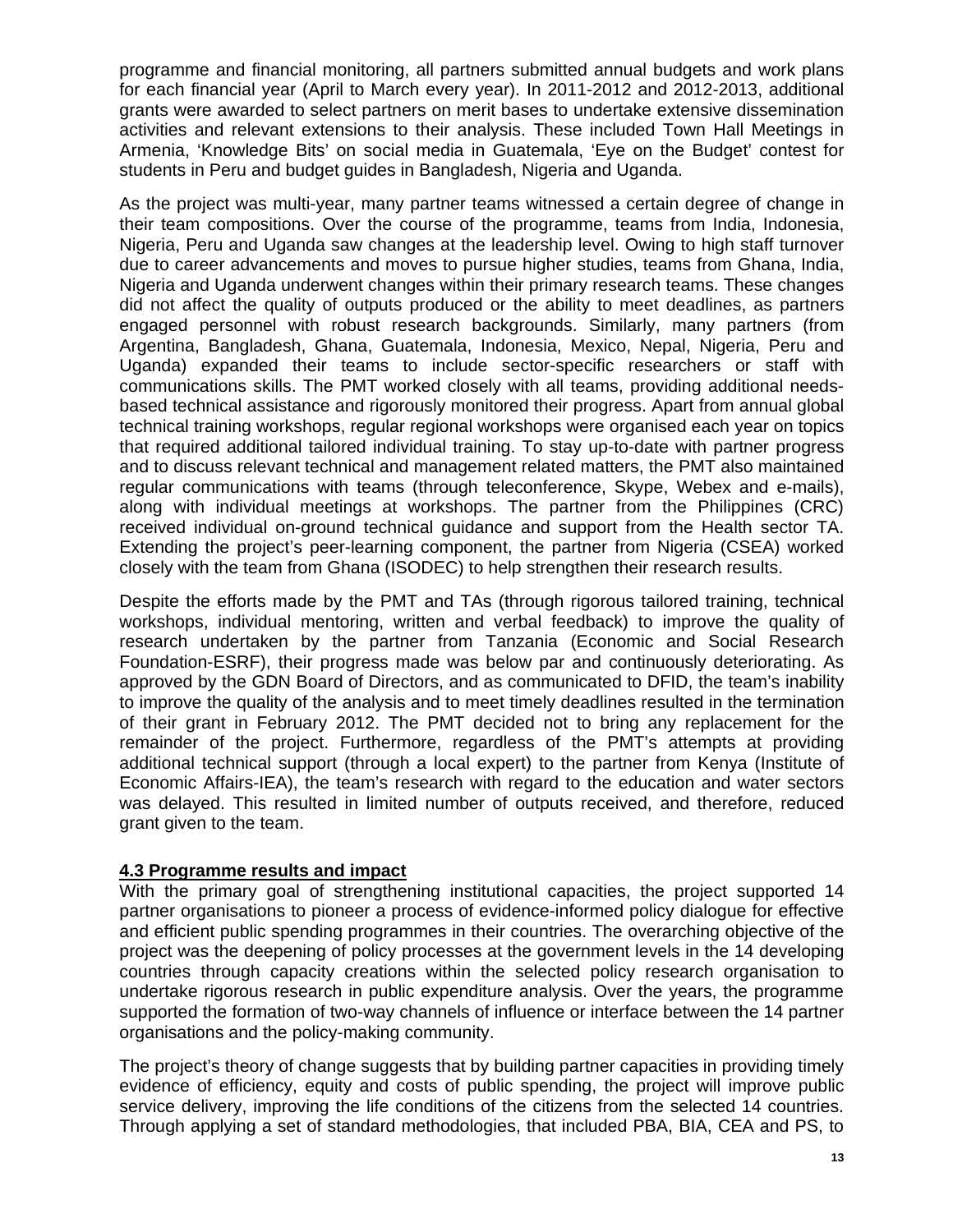examine efficiency and equity implications of public expenditures in the education, health and water sectors, the project attempted to demonstrate areas where service delivery reforms could occur, leveraging efficiency gains to induce cost savings and/or better outcomes. Based on the policy recommendations that emerged from the analysis, the partner teams engaged with the concerned government departments and ministries in their countries to incorporate their research findings in key policy documents or deliberation processes. The research results also allowed further capacity building to raise awareness amongst relevant stakeholders. During the course of the programme, several key results, in terms of policy influence, strategic networking and collaborations emerged (For more information, please refer to Annex G2- Policy Outcomes and Funding Opportunities Update). Four of these results have been analysed in detail as part of the MSR exercise (Annex 5-Most Significant Results Analyses).

### *4.3.1 Armenia*

Change in Policy: In Armenia, AST shared its research results from the BIA in the education sector with Ministry of Education and Science (MES). The MES, in turn, incorporated the findings into a new strategy for more equitable higher education spending. The ultimate beneficiaries of the new strategy will be students from the poorest income quintiles (poorest 20 percent of the population).

AST's BIA study revealed that, while the poorest income quintile received only 8 percent of government subsidies in higher education, the richest income quintile cornered around 39 percent. Such regressive distribution is largely due to the lack of efficient targeting mechanisms in the policy space and the absence of enabling factors at the high school level that prevent students from poorer income quintiles to access higher education. The Ministry accepted the findings from the study and adopted these into its Education Strategy namely '2011-2015 State Program on Education Development' which was adopted as a law (Law # 246) on 19 July, 2011. Although, AST's research findings may have contributed to a significant policy pronouncement, further policy changes are yet to take shape in correcting the 'misbalance' in subsidies for higher education. In a policy statement by the President during his 2013 February election campaign, the team has welcomed the statement that "The factor of being poor will be eliminated in the process of access to high education in Armenia". This resonates closely with the team's research findings.

Potential Beneficiaries: One of the key assumptions of the analysis, borne out to be true from the household survey, is that high school level programme services (despite being free and open access to all) play a deterministic role in the entry into the higher education system, particularly for students from poorer income quintiles. The policy reform is aimed to benefit the youth from poorer income quintiles (bottom 20 percent) who do not have access to higher education either due to structural constraints at the high school level or lack of finances.

Experience of Implementation: Within the overall framework of the project's theory of change, the underlying concept employed by AST was that public expenditure analysis, aimed at policy changes in public subsidies for higher education, and targeted communication of findings would bring about a policy change, allowing students from poorer income groups to aspire for higher studies. Based on the policy recommendations from the PEM analysis, the Ministry brought out a policy document, incorporating AST's findings, to bring about more equitable spending in higher education.

Approaches, methods and tools used:

- Collection of data and information through Household surveys (1600 households);
- Collection of budget data, unit cost data and perceptions from line ministries;
- Conducting BIA for the higher education sector through rigorously identifying income quintiles, user cost and unit subsidies in service delivery;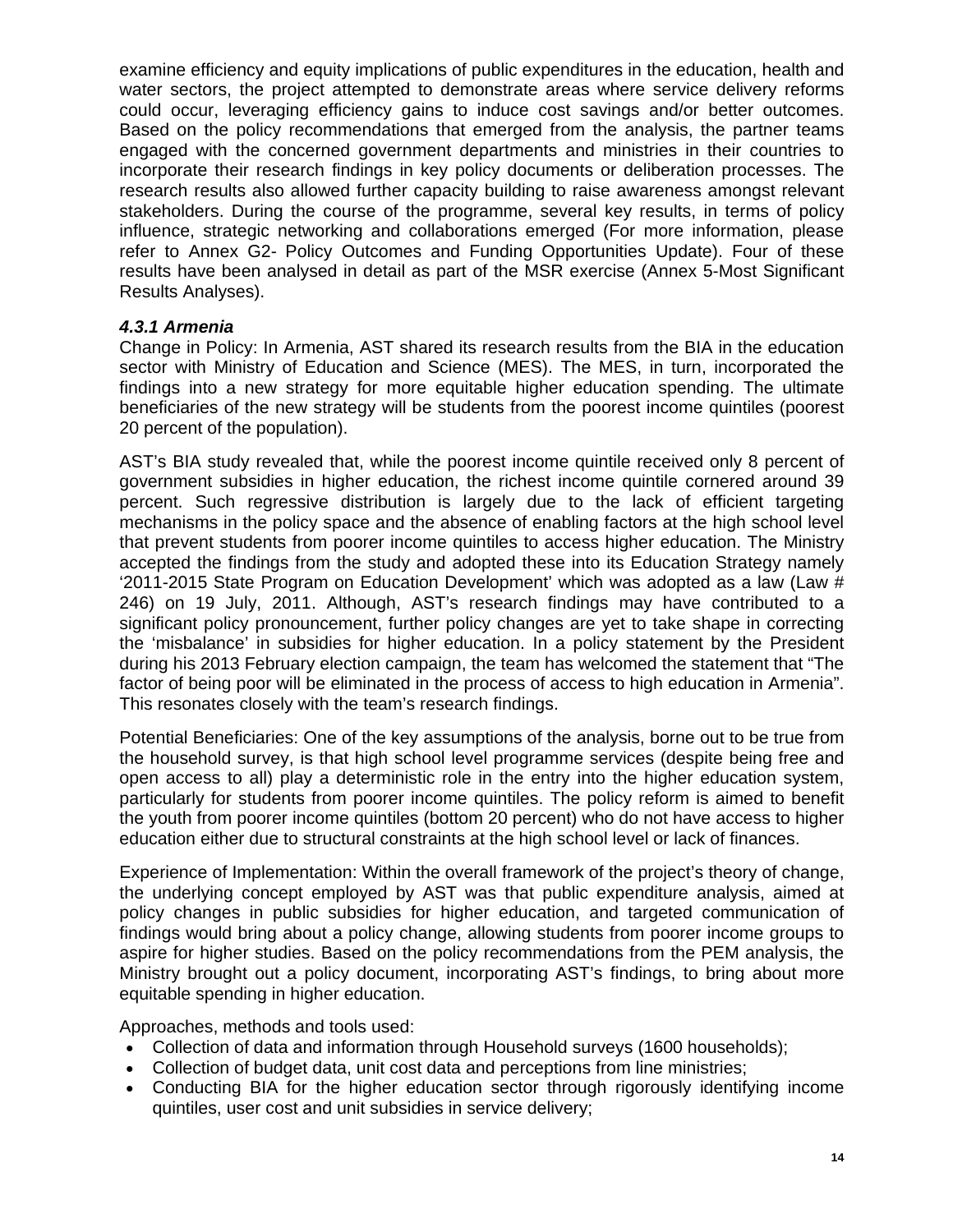- Sharing the results from the analytical study with high ranking government officials, including the Education Project Implementation Unit, MES and Deputy Ministers; and;
- Employment of formal and informal channels to communicate research findings.

Useful Lessons: In this process of strategic policy outreach, internal and external factors played a significant role in ensuring success. Strict quality control of the data collected and the rigour of the analysis proved to be a *sine qua non* for policy uptake. A nationally representative sample of the household survey was undertaken that lent credence to the evidence. Timeliness in the production of research results and matching these with key policy events proved to be essential in drawing the attention of key policymakers. The key factor in the success of the outreach effort was that the MES itself was in the process of drawing-up a new strategy and AST's findings matched its policy agenda.

## *4.3.2 Nigeria*

Change in Policy Practice: In Nigeria, CSEA undertook constructive engagement with the Budget Office of the Federation to support the move toward a Performance Based Budgeting system (PBBS), shifting from inputs to outcomes.

At the federal level, the move towards PBBS had started in Nigeria in 2010. CSEA maintained a continuous engagement with policy officials, media representatives, civil society and other advocacy groups to further this move. However, even if this shift towards PBBS and greater transparency is well-recognised in Nigeria, it has not yet been institutionalised. The change, however, has resulted in greater transparency in revenue allocation, with government functionaries making additional information on budgets now available.

Potential Beneficiaries: The direct beneficiaries of this policy change are the different levels of government in Nigeria, as this shift can improve allocative efficiency of the public spending programmes. Other beneficiaries include legislators, researchers and the civil society who are engaged in public expenditure analysis in the country. Indirect beneficiaries are the general population, who will benefit from better transparency, accountability and better public service delivery.

Experience of Implementation: The PBA undertaken by CSEA led to a better understanding of the budget priorities by the organisation. The team faced considerable challenges in undertaking the analysis and hence, the need for greater transparency was one of their key policy demands. Nigeria has an opaque system where budget and finance-related information are often restricted to top government officials and regarded as sensitive, making it difficult to examine and analyse the impact of social spending in the budget. The reluctance to divulge the much-needed data led to delays in the budget analysis, as efforts to retrieve any information on the actual budget expenditure required a great deal of patience and time for data requests to be processed. CSEA has shared the results and policy implications derived from the research with wider audiences to raise public awareness in Nigeria.

Approach, Methods and Tools used:

- Collection of data and information on government spending programmes, particularly in the education, health and water sectors. Data collected include budget data, unit cost data and perceptions from line ministries and the federal budget office in Nigeria;
- Conducting PBA and meticulous classifying spending categories for all three sectors through the identification of all line items contributing to expenditure in the selected sectors, user cost and unit subsidies in service delivery;
- Sharing of research results with high ranking government officials, including the Director-General of the Budget Office of the Federation, Nigeria;
- Employing formal channels of research communication, including presentations to ministry officials, workshop on budgets and policy briefs; and;
- Targeted meetings with the Budget Office of the Federation throughout the research.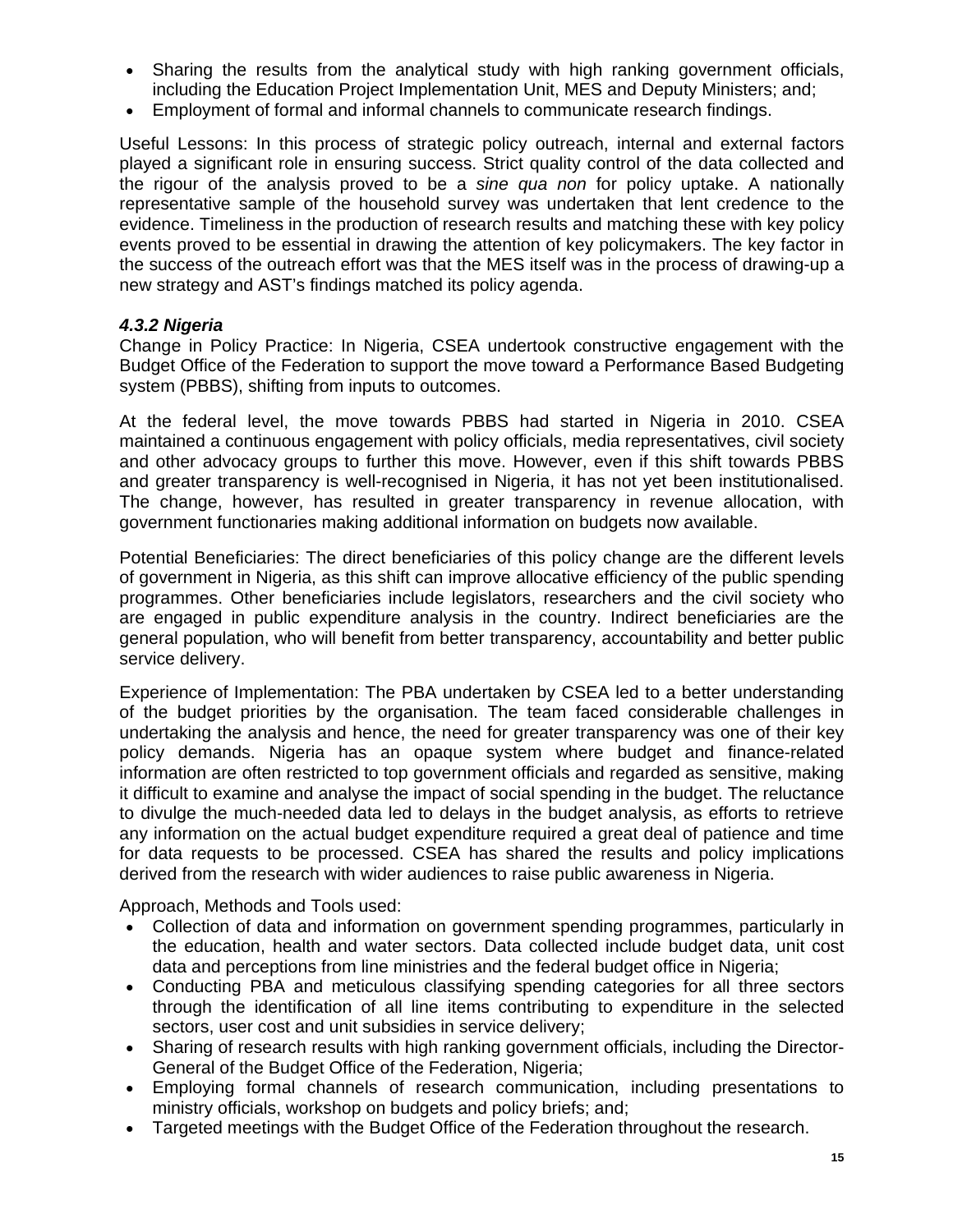Useful Lessons: The CSEA team faced considerable challenges in procuring requisite budgetary data to undertake PBA. The team partially overcame this through repeated interactions with the officials of the Budget Office of the Federation, which helped in creating initial buy-ins on the research undertaken by the partner, thereby providing an immediate audience amongst the policy community. Therefore, early communication of the research agenda may not just help in facilitating research but also support the creation of stakeholder awareness on possible research findings.

## *4.3.3 Ghana*

Strategic Collaboration: In Ghana, ISODEC has been successful in supporting the formation of a Budget Media Monitoring Network (BMMN) to track the implementation of pro-poor activities in the budget.

ISODEC has, over the years, recognised the impact of media in effecting change in policy and giving voice to the citizenry. Based on this understanding, a BMMN was established in 2011 with the mandate to monitor and evaluate budget implementations to ensure transparency, accountability and effective utilisation of state resources. The BMMN was founded to serve as a platform through which the media could play a central role in collaborating with civil society organisations in monitoring and evaluating the national budget, for realising national policy objectives and ensuring that the public is able to track the flow and utilization of national resources. In the course of this engagement, the BMMN engaged with stakeholders in parliament, ministries, departments and agencies, especially those that work in the education, health and water sectors.

Potential Beneficiaries: The BMMN was established to help equip media and civil society to track budget allocations and foster openness of the policymaking community to credible and evidence-driven research. A more open and accountable policy discourse with active inclusion of citizen voices through media channels will improve the effectiveness of public expenditure and service delivery in a nascent democracy like Ghana.

Experience of Implementation: The members involved with the BMMN are drawn from the print media, television and radio channels along with civil society groups. In establishing the network, ISODEC has also leveraged its partnership with UNICEF. The team is regularly sharing its research findings from the GDN-GTF programme with the Network and other stakeholder groups through dissemination workshops. The Network members are playing an instrumental role in raising public awareness through publishing the research results provided by ISODEC. Apart from raising public awareness, the Network has had limited success in bringing about positive policy changes and these include increasing the coverage of capitation grant and school feeding programme in Ghana; issues studied by ISODEC under the guidance of GDN-GTF programme. However, such policy changes are difficult to attribute to the work of the Network. Moreover, implementation of any policy change in Ghana is quite slow and there is a need for constant mobilization and engagement with policymakers to effect the necessary changes.

Approach, Methods and Tools used:

- Collection of budget data, unit cost data, unit subsidies in education, health and water sectors, and perceptions from key policymakers in ministries;
- Conducting PBA through identify all administrative sources of spending for each of the three sectors, BIA through identifying income quintiles, user cost and unit subsidies in service delivery;
- Beyond the PBA, primary data was collected from all 10 regional capitals in the country. In addition to the 10 regional capitals, one rural district was randomly selected from each of the ecological zones based on Ghana Living Standard Survey categorisation. A total of 13 districts were involved in the study;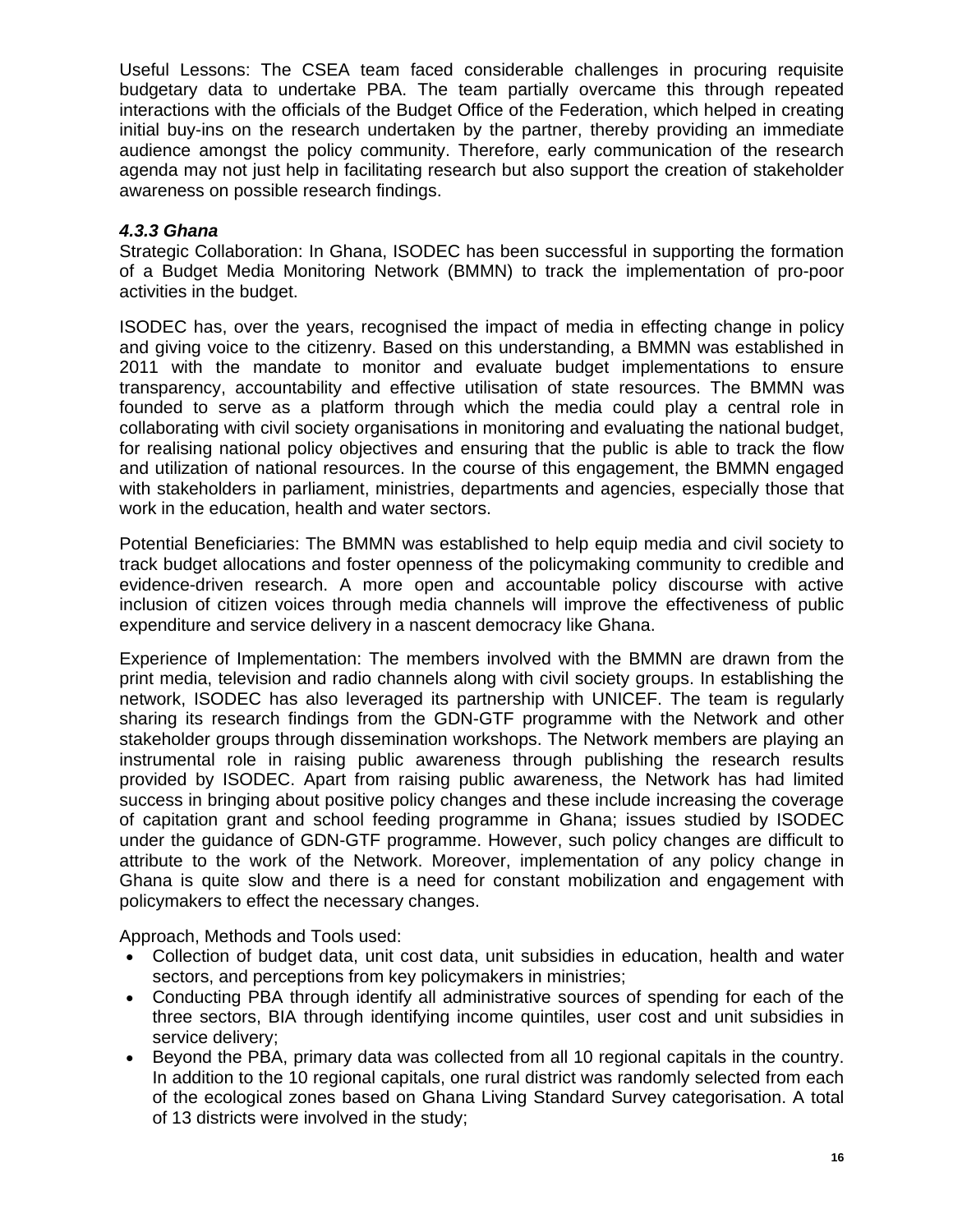- Key informant interviews were held with public officials at the national, regional, local and facility levels;
- Packaging of research findings was done in user-friendly formats and products to equip the civil society and media for public engagements;
- One-on-one engagement took place with key drivers of change to sensitise them on the research findings so as to enable them to use findings to bring policy issues to the center of public debates; and;
- Sensitisation of media and civil society on important policy issues and research results.

Useful Lessons: In a young democracy like Ghana, there are ample policy spaces for think tanks, civil society organisations and other citizens groups to engage in constructive dialogues with the policy community and media groups. However, in a young democracy such spaces can provide fleeting windows of opportunity to engineer positive policy changes, although developmental challenges facing such countries are long standing. Therefore, sensitising and engaging with media groups could be a useful ploy to reach out to large number of stakeholders within policy circles and citizens groups to raise timely political awareness.

### *4.3.4 Guatemala*

Changes in policy, legislation and budgets: In Guatemala, the Government has institutionalised the Conditional Cash Transfers (CCTs) programme by creating a new Ministry (Social Development Ministry). Fundación para el Desarrollo de Guatemala (FUNDESA) is now working with the Ministry to support a private-public alliance (Program de Apoyo al Ejecutivo) to improve the way the programme is implemented and evaluated.

One of the key recommendations by FUNDESA, arising out of its research under the GDN-GTF project, included the formation of a dedicated ministry to co-ordinate and regulate all social programmes in the country. This suggestion resonated with key stakeholders and the new Government of Guatemala. As a result, a Social Development Ministry has been created within a short duration (24 days) of the formation of the new government. The Ministry's mandate is to oversee the administration of all social programmes, ensuring the sustainability of the national system of information for the beneficiaries of social programmes.

Potential Beneficiaries: 900,000 families who are potential beneficiaries of the CCTs programme will be benefitted directly through the enhanced implementation of CCTs. Apart from direct beneficiaries, the Government of Guatemala will benefit from cost savings due to the removal of inefficiencies by the institutionalisation and better oversight of the programme.

Experience of Implementation: Given that the Government of Guatemala was willing to continue with the CCTs despite its low cost-effectiveness, FUNDESA recommended the Ministry should undertake key reform measures that could lead to cost savings. The results were presented in an easy-to-understand manner. Additionally, even though the initial results demonstrated the programme was not cost-effective, because of the government's decision to continue with its implementation FUNDESA's work was guided towards improving its execution. FUNDESA also maintained a channel of communication with the Transparency Commission in the Congress of Guatemala and worked with the Commission Presidents to contribute to a discussion on a law that created the Ministry of Social Development.

Approach, Methods and Tools used:

- CEA of the CCTs programme with respect to other existing initiatives in the sector;
- With the new government in 2011, the results of the analytical studies were shared with high ranking government officials, including the present Minister of Social Development;
- Both formal and informal channels were employed to communicate research findings. Formal channels included, presentations given to ministry officials, workshops on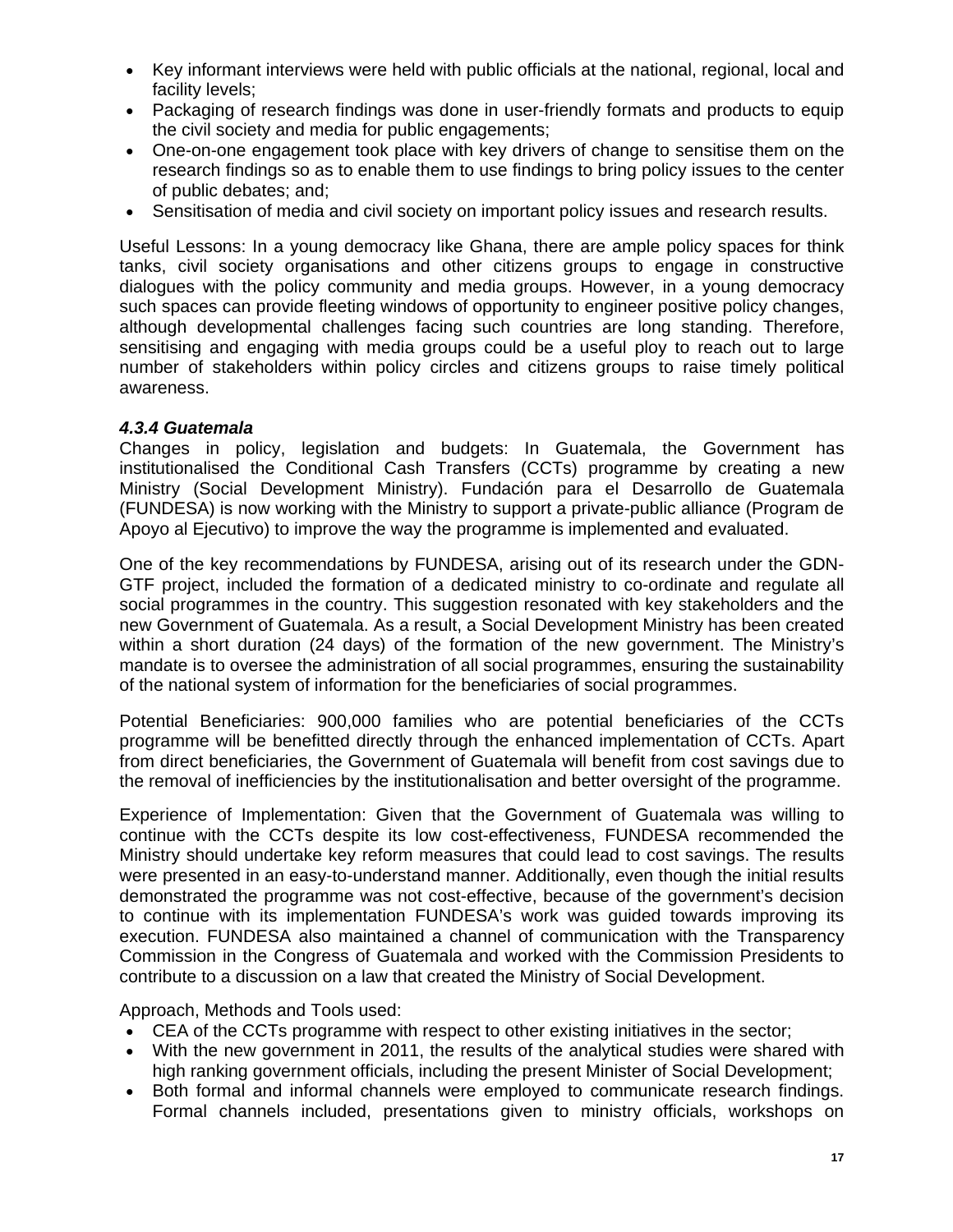budgets and the effectiveness of CCTs, media releases and policy brief on research findings (in English and Spanish), excel databases;

- Informal channels include pre-election meetings with political parties on important development issues, post-election outreach to the technical teams of political parties and the political executive through the programme 'Apoyo Técnico al Ejecutivo'; and;
- Social Media was extensively used with short Knowledge Bits (for example http://fundesa.org.gt/blog/capsula-programa-de-transparencia-en-el-gasto-publico-parala-inversion-social/).

Useful Lessons: FUNDESA leveraged the 2011 elections to its advantage, in addition to its lobbying efforts with political parties to bring a positive change in the way social development programmes are managed in the country. This led to FUNDESA's continued involvement with the Government to monitor and improve the programme. In achieving its objectives, the team maintained high-level professional contacts with key policymakers. Even though there has been a change of guard at the Social Development Ministry in recent past, FUNDESA continues to provide support to the Ministry through its 'Programa de Apoyo al Ejecutivo'. FUNDESA approach reflects the opportunities in leveraging key political events, apart from the identification of a "champion" in the Minister of Social Development for continuous engagement on policy issues. For a more comprehensive analysis, please refer to Annex 5- Most Significant Results Analyses and Annex 6-Final Evaluation.

## **4.4 Sustainability and value for money**

## *4.4.1 Sustainability*

An assessment of the sustainability achieved by GDN and its partner organisations needs to be undertaken in the light of the primary objective of the programme. The key goal of the project has been institutionalisation of public expenditure analysis at the partner organisation level, establishing these organisations as credible resource centres on public expenditures in their respective countries. Accordingly, sustainability needs to be measured with respect to a) the extent to which the partners have extended their learning from the project to other areas, b) the extent to which partners have used knowledge generated from the project to deepen their work and c) the extent to which other organisations and stakeholders in the policy community have found the skill and knowledge developed by the partners to be useful. Anecdotal evidence on the various accomplishments in terms of extending partner expertise and services to other sectors or stakeholders, as well as undertaking strategic engagement, abound (For details, please refer to Annex G2-Policy Outcomes and Funding Opportunities Update). However, this evidence also needs to be adjudged within the organisational context of the partners.

Partners who are based in universities, such as the Research Center of the University of the Pacific (CIUP) in Peru, Center for Research and Communication (CRC) in Philippines, CEDS in Indonesia and EGAP in Mexico have actively incorporated the methodological skills and awareness on social sector policy issues into courses and theses work by students in their universities. These centres, with support from GDN-GTF and other sources, have also initiated different forms of competitions (example: Eye on the Budget by CIUP and video competition on developmental issues by CEDS) that seeks to foster wider participation by different actors outside the project's ambit, as well as lend a continuity to the knowledge process initiated beyond the duration of the programme. CEDS have also reached out to collectives of journalist and civil society organisations in their region to sensitise these bodies on key issues, results and techniques developed through the GDN-GTF project to foster better public expenditure accountability. Most importantly, the work undertaken by these partners have also evoked interest from other donors such as USAID and AusAID.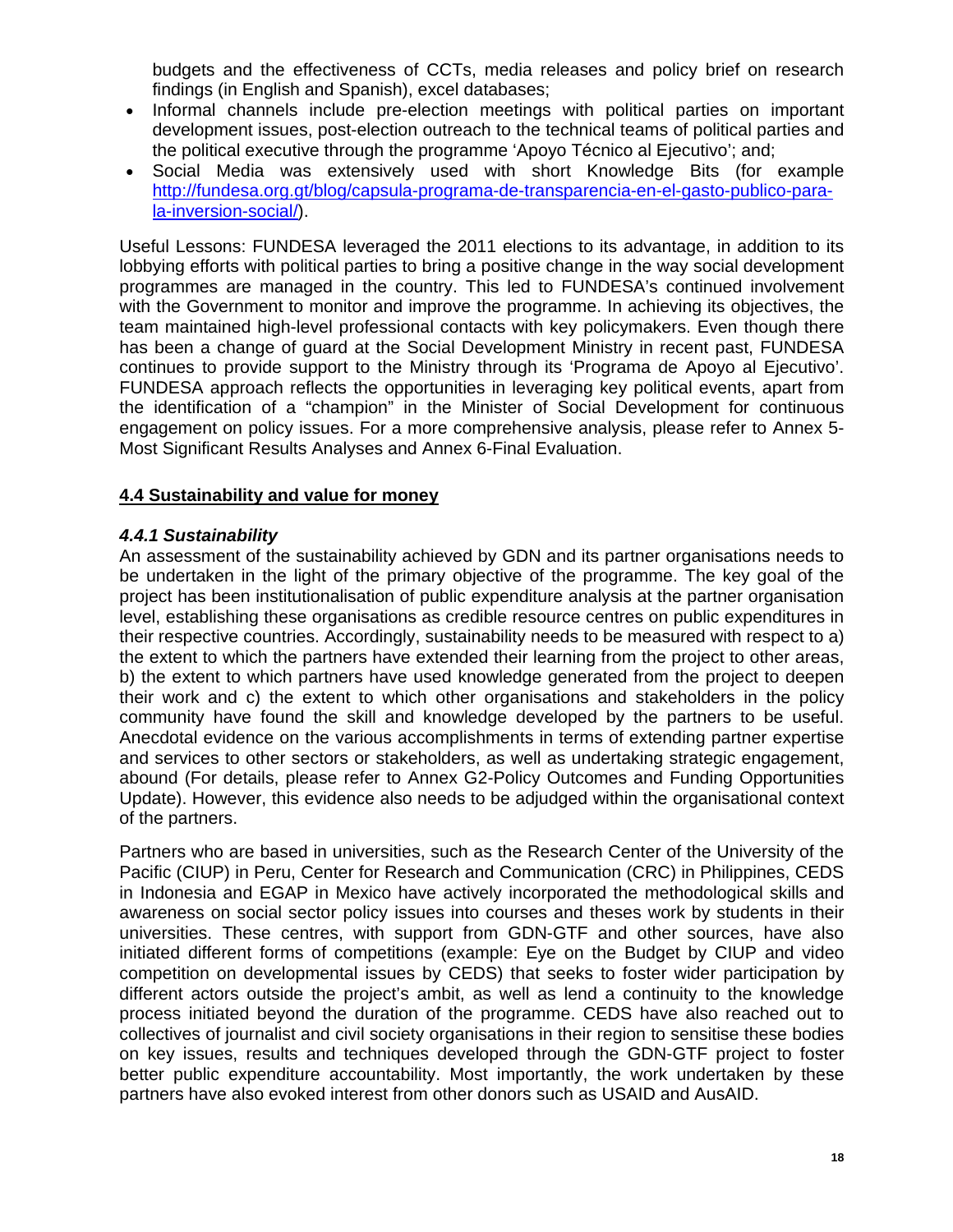Most of the partners who are independent think-tanks, have extended their analysis in other sectors and have ratcheted up their efforts towards strategic engagement with other stakeholders including donor organisations, government agencies and other civil society groups to undertake research and advocacy in public expenditure management and analysis. The partner in India, Centre for Budget and Policy Studies (CBPS), has not only supported the Government of Karnataka with policy formulations in the education and health sectors, but has also been engaged by other sub-national governments (Odisha) to provide consultation services. In addition, CBPS has received additional funding from several other sources (Oxfam India, UNICEF and McArthur Foundation) to carry out similar research. Similarly, Policy Research and Development (PRAD) in Nepal has partnered with the World Bank to implement training programmes for parliamentarians and key stakeholders to develop better understanding of budget processes. In Nigeria, the team from CSEA has been engaged by DFID, Nigeria to study pro-poor budgeting. The team is working with the Office of the Senior Special Assistant to the Nigerian President on the M&E of a project linked to ministerial performance and efficient use of budgetary resources. Similarly, in Guatemala, FUNDESA has developed a national development strategy for the next 10 years involving social expenditure analysis. The initiative has received substantial funding support (to the tune of US\$ 10 million) from other sources. These initiatives will not only deepen the expertise of the partners in public expenditure analysis and evaluations but also maintain consistent visibility with government agencies, other organisations and donor agencies, lending to sustainable impact of the project.

The PMT, as a measure of providing support to the continuity of learning and knowledge processes from the project, is developing course modules, methodological notes, toolkits and open access data to support partner initiatives in the long run. For more in-depth and general discussion on the sustainability of the project, please refer to section 3.8 of the project's Final Evaluation Report (Annex 6).

#### *4.4.2 Value for Money*

GDN engaged an independent external evaluator to undertake an intense VfM exercise for the project. The exercise was undertaken with a clear view of the economy, efficiency and effectiveness in achieving project results. The exercise concluded that the project is mostly well balanced in economy and effort/focus on efficiency. With respect to effectiveness, it was realised, before the mid-term review, that there was a need for greater focus and support to partner organisation on communication and dissemination activities, else they would not see effective results. While some results have been achieved, more could have been done to set the stage at the start of the project. For detailed discussion on the VfM exercise, please refer to section 3.7 of the project's Final Evaluation Report (Annex 6).

### **4.5 Innovation**

The project is unique and innovative in bringing together elements of capacity building in rigorous research and strategic communications. As the independent evaluators of the project have noted, the focus of the programme was squarely on evidence-based policymaking, given the expectation that if advocate-analysts bring solid empirical information to policymakers the chances of constructive engagement are much higher. Therefore, much emphasis was laid on developing project and partner communication strategies, as well as strengthening communication skills of individual researchers.

While the project possessed a solid conceptual framework in terms of methodology and sectoral issues, the partners had considerable freedom to choose sectoral issues for research that had maximum traction for the existing policy discourse in their respective countries. This ensured that the research from its conceptual stage was tuned in to policy priorities of the governments and other stakeholders. The partners also used innovative means of research communication to engage with key stakeholders during the course of the